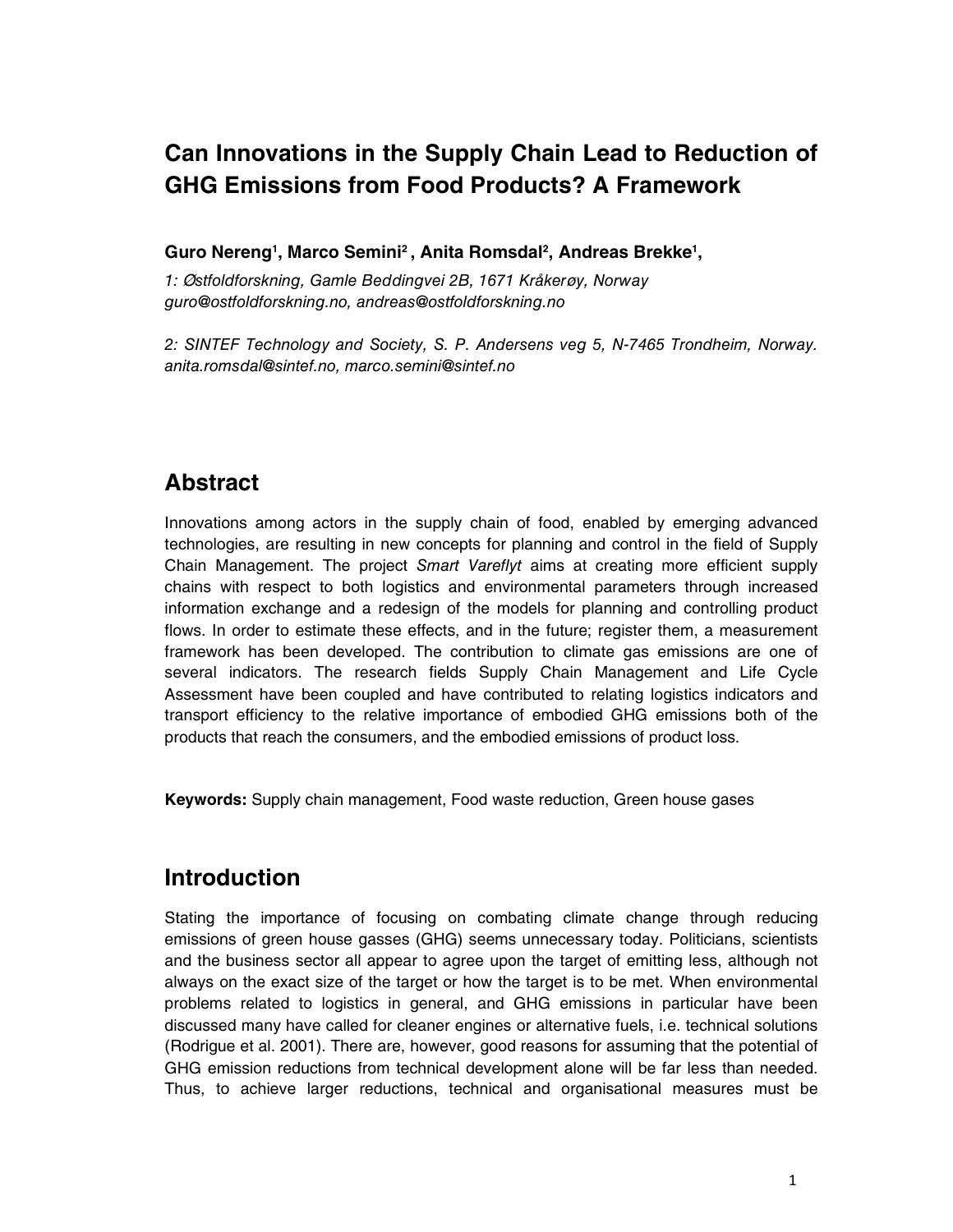simultaneously developed. If, in addition, such measures are cost efficient, the likelihood of implementation increases.

Hence, extending the focus from transport to supply chain management is needed and perhaps more so when what is being transported is perishable, such as food. It is increasingly recognised that not only the direct burning of fossil fuels but also the consumption of goods and services give rise to GHG emissions - referred to as indirect or "embodied" emissions (Minx et al. 2007). This paper is based on the view that the products within a vehicle usually carry larger embodied GHGs than the amount of GHG related to the transport itself. Thus, avoiding product loss and ensuring that products reach the end customer can be highly important to abate GHG emissions.

The Norwegian research project Smart Vareflyt (Smart Flow of Goods) aims at facilitating more efficient supply chain operations with respect to logistics and environmental parameters in supply chains in the Norwegian grocery industry. Efficiency gains are proposed to come as a result of combining demand-driven supply chain control and collaboration models enabled by the sharing of real-time information and the application of RFID (radio frequency identification) technology for data capture. The three year project (2006 - 2009) is carried out in collaboration among four Norwegian research institutes (SINTEF Technology and Society, SINTEF ICT, RFID Innovation Centre and Ostfold Research) and commercial actors representing the food supply chain from fresh food and packaging manufacturers to wholesalers and retailers.

What the Smart Vareflyt project aims at is, in other words, to introduce a systems innovation where the technical elements of RFID are combined with increased information exchange and a redesign of the models for planning and controlling product flows from manufacturer, via wholesaler to retailer. The RFID technology in itself cannot reduce GHG emissions but the use of information from the RFID technology may facilitate new distribution systems that enable a reduction of such emissions. Thus, this paper aims to demonstrate how systems innovation related to supply chain management may lead to GHG emissions reductions. It describes how climate gas emission reductions are expected to be achieved and further proposes a framework for estimating and measuring GHG emissions and associated logistics effects. A product life cycle approach is applied on both elements.

The paper has five main sections; background, measuring effects in the food supply chain, working method, measurement framework and discussion, each presenting and combining two parallel project topics

- Supply chain management; with focus on supply chain planning and control
- GHG emissions of food products from a Life Cycle approach

Finally, in the conclusion some reflections are presented regarding to what extent the combination of these two perspectives is a path to pursue for actors in the food supply chain.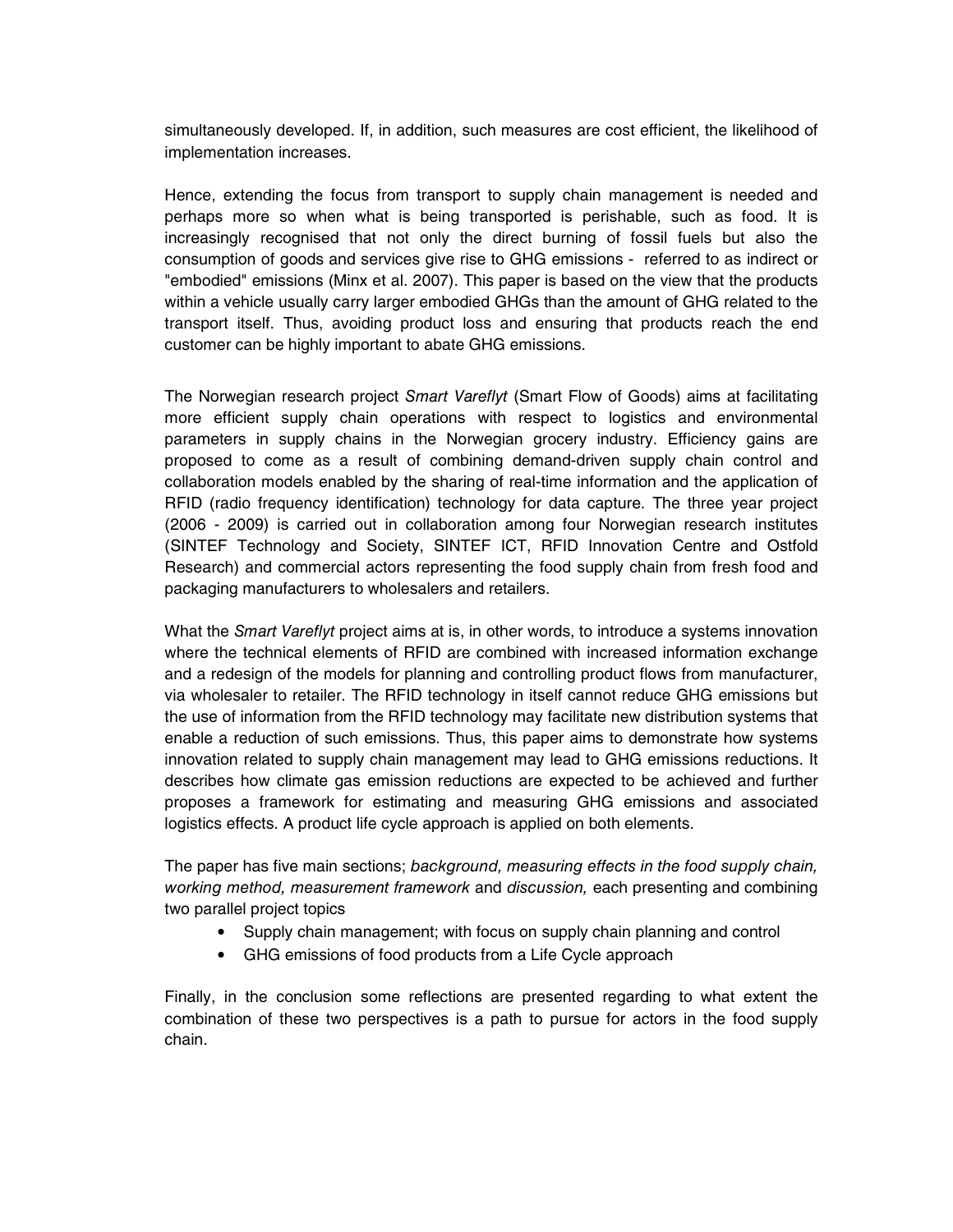# **Background**

### **Supply Chain Management**

The overall objective of actors in a supply chain is to provide markets with goods while maximising profit. A product's path from raw material to end consumption involves many actors, and traditionally these aim at maximizing their own profit (Vigtil 2008). Over the last decades there has been growing awareness of opportunities for further cost reductions by cross company optimisation (ibid).

Supply chain management involves long term planning of facilities and resources as well as short term planning of production and transport activities (Vigtil 2008). The project Smart Vareflyt concentrates on the short term activities, namely supply chain planning and control - the act of facilitating an efficient and effective use of resources and assets, while producing and delivering products according to market demand and the customers' requirements (Dreyer et al. 2008). The aim of such supply chain planning and control is to decide what and how much to produce and deliver when and where (Dreyer et al. 2008). The concept does not only deal with how products or material flow; just as crucial is the information flow throughout the supply chain (ibid).

Traditional control in a manufacturing network has been based on push and forecasting principles (Bjartnes et al. 2008), meaning that a manufacturer plans and executes its manufacturing processes based on past sales. Similarly wholesalers and retailers generate their orders backwards in the chain based on forecasts. This has to a large extent been the situation in the Norwegian food sector; actors base their operations on historic, and in many cases outdated, information – thus increasing the time between events and corrective actions (Dreyer et al. 2008).

In order to meet the challenges facing today's complex supply chains, new concepts for supply chain planning and control are emerging. Typical characteristics of such concepts are (Bjartnes et al. 2008):

- Demand-driven control throughout supply chains, basing operations on pull rather than push principles
- Integrated and automated operations
- The use of unified supply chain control models
- Intelligent and advanced information processing, data mining, visualisation and decision-support
- Information sharing and transparent information flow

The two latter points can be seen as prerequisites for the realisation of the three first and could be strengthened if demand information is to be shared in the supply chain more or less in real-time. Significant enablers for this will be technology such as radio frequency identification (RFID), sensor technology and Electronic Product Code Information System (EPCIS) which will allow the access to real-time and standardised information more frequently than existing technology. RFID-tags can be read from a distance, which considerably increases the number of data collection points throughout the supply chain compared with today's barcode-system. Combining RFID-technology with sensor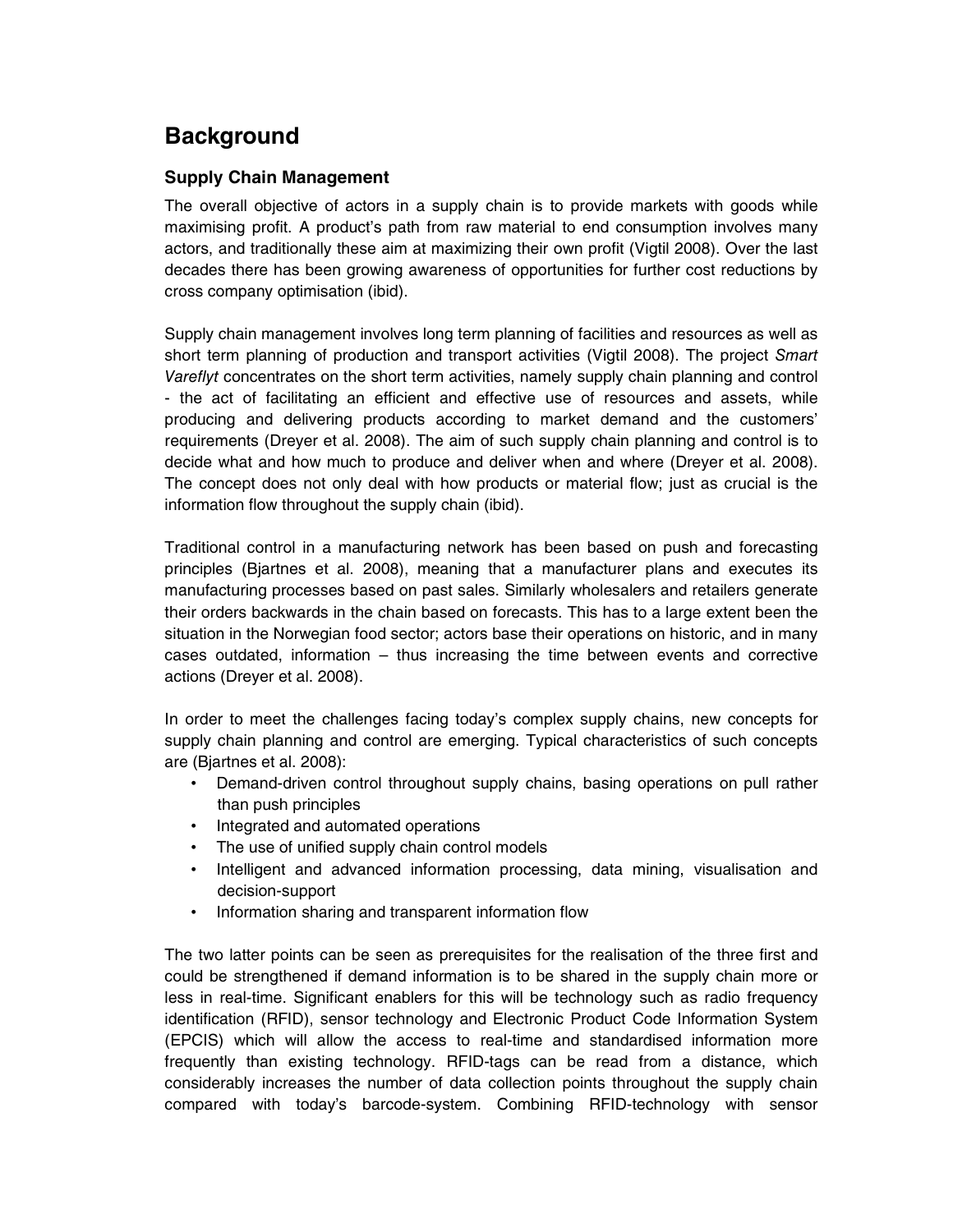technology, such as temperature sensors, will further enhance the intelligence and potential of such data-capturing technologies, and will allow the development of intelligent and automated planning and control concepts (Bjartnes et al. 2008). However, information such as point-of-sale data (POS) and inventory level data can be made available today without the use of RFID, so the implementation of RFID-tags is not a prerequisite for implementing demand-driven control concepts, but rather a valuable addition.

### **Life Cycle Approach**

A life cycle approach to considering environmental impacts from a product or service implies taking cradle-to-grave implications of the related activities into account. This approach can be implemented qualitatively, as life cycle thinking (Baumann and Tillmann 2004), or as quantified Life Cycle Assessment (LCA) according to the standards ISO 14040 (2006) and ISO 14044 (2006). In Smart Vareflyt, life cycle thinking constitutes an underlying basis, while the results from LCAs on fresh food products are used as references when weighting and developing effect indicators. A relevant concept of the LCA methodology is the importance of defining a *Functional Unit*, i.e. a reference unit that describes the performance of the product or system (ISO 14044 2006) and to which the calculations are made - this as opposed to defining the reference unit as merely the physical constitution.

In recent years, the climate gas focus has led to various methods and labels assessing the GHG emissions of products. The British British Standards Institute has introduced a specification of assessment of GHG of goods and services that is based on LCA and ISO 14040 and ISO 14044 standards (PAS 2050 2008). The PAS methodology describes how to manage the incremental addition of GHG emissions at different stages of the supply chain until the product is provided to the consumer. When a product is transferred from one actor to another in the supply chain, the GHG emission assessment "shall include all emissions that have occurred up to, and including, the point where the input arrives at a new organization" (PAS 2050 2008:12), in other words it should include all upstream emissions.

## **Measuring Effects in the Food Supply Chain**

### **Fresh Food and Supply Chain Management Challenges**

Since fresh food is highly perishable, efficient production planning and supply chain management is crucial. A mentioned, in the Norwegian grocery sector today production planning and supply chain control is often performed on the basis of historic demand and event information such as past sales and forecasts. This leads to a time gap between events and corrective actions (Dreyer et al. 2008). Thus, there is a substantial improvement potential with respect to responsiveness, inventory turnover, and lead times. In addition, inefficient information exchange and lack of visibility in the supply chain may lead to poor forecast quality and additional loops for adjustment and operational control (Dreyer et al. 2008). Further, actors are often reluctant to share information with other actors in the supply chain for fear it might disrupt the supplier-customer power balance. These issues lead to less efficient supply chains where manufacturing is not based on demand, total costs are higher than necessary and delivery service for customers poorer (ibid).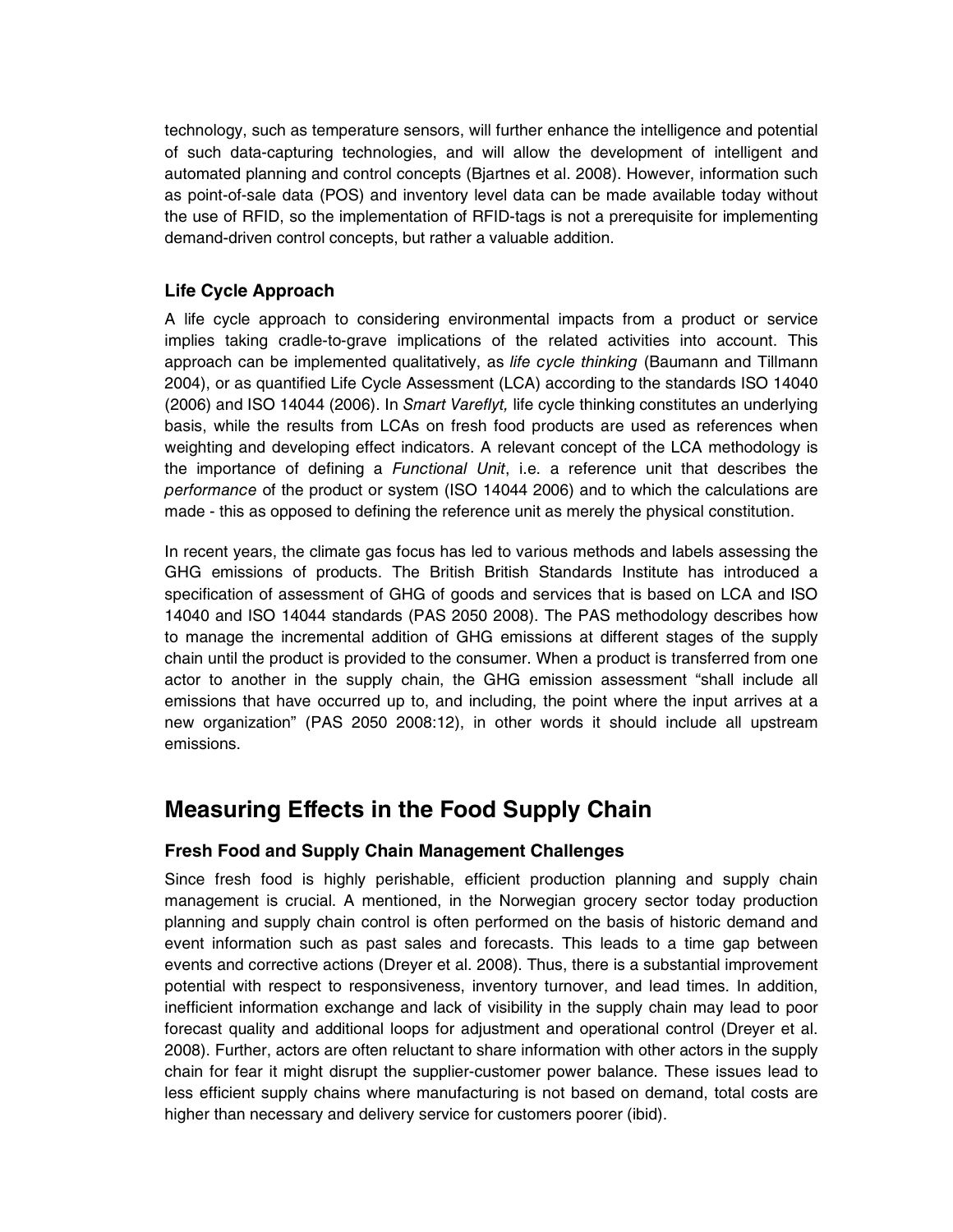Due to Norway's relatively scattered population, there is a substantial amount of mixed pallets from the point of warehouses/distribution terminals. The content of different pallets on the same truck might have different requirements with regards to temperature or other conditions during its journey through the supply chain. These factors add complexity both when it comes to information control and physical handling and can also affect the extent of utilisation of the space in the vehicles as well as the food quality (Nereng and Vold 2008).

In order to keep the quality of fresh food for as long as possible, maintaining optimal physical distribution conditions are paramount. Physical distribution conditions include temperature, lighting, atmosphere and protection against mechanical damage (Nereng and Vold 2008). The lack of fulfilment of any of these condition requirements leads to shorter shelf life at best or immediate scrapping at worst. An investigation of temperature and preservation of fresh fish has demonstrated the importantcy of maintaining correct and constant temperature for prolonging shelf life (Sivertsvik 2008). The relation of the two parameters is not linear; the actual expiry period shortens dramatically with higher temperatures. However, surpassing recommended temperatures happen frequently in the supply chain. The transaction handlings have been found to be most troublesome. Temperature tracking studies of a food product has demonstrated great variation of temperature, and in some cases, substantial periods surpassing the maximum permitted temperature (Hanssen et al. 2005). Without tracking location and temperature it is difficult in hindsight to identify where exactly the temperature increases took place. And further it is difficult for the food producer to improve these conditions when responsibility is not placed (Nereng and Vold 2008). The combination of these two studies (Sivertsvik 2008 and Hanssen et al. 2005) shows that temperature monitoring and swift correction when the temperature rises is essential, a fact which represents an important challenge in the food supply chain.

The challenge that many of the mentioned topics lead up to is the food waste generated along the supply chain and the associated environmental problems. The amount of edible food waste is substantial, i.e. food that was edible before it became waste, as opposed to production waste such as bones and fat (Ventour, 2008, Hanssen and Olsen, 2008). A study performed in Norway found that the more downstream in the supply chain, the more waste arises - with the largest amount generated at the end consumer, and a considerable amount at the retailers' (Hanssen and Olsen, 2008). A British study shows that  $61\%$  of household food waste is avoidable and could have been eaten if it had been managed better (Ventour, 2008). Even though the cause-effect chains are complex, and further mapping of these are required, it is reasonable to claim that a substantial share of this waste can be attributed to long lead times and the resulting short shelf life.

#### **GHG Emissions Findings in LCA Studies of Food Products**

Life cycle assessment of fresh food products are used as guidance for the measurement framework in the Smart Vareflyt project. Roy et al. (2009) and Schau and Fet (2008) both present extensive literature reviews on LCA studies on agricultural and industrial food products. The majority of the studies assessed the phases from primary manufacture to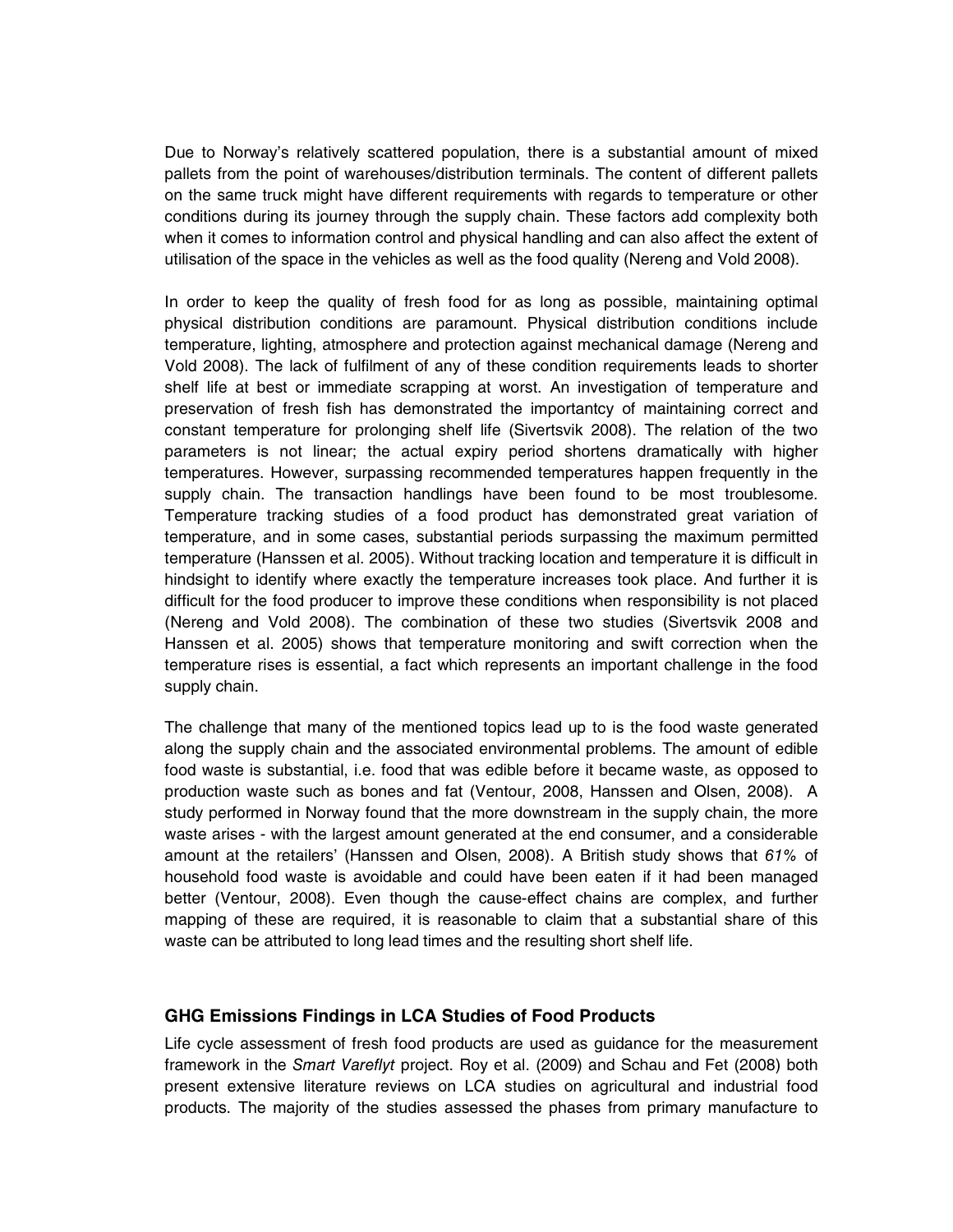retailer. The reviewed literature indicates that agricultural production, primary production, by far has the largest environmental impact, among them GHG emissions (Roy et al. 2009, Schau and Fet 2008). The relative sizes between this phase compared to those of processing, transport, packaging manufacture and retailing do vary according to the type of food, as also shown in the exemplifying figures below from Ingvarsson and Ahlmén (2002). Five of the reviewed studies included the consumption and waste handling phases and the research indicated, in general, that the direct environmental impact of the consumption and waste handling phases were of minor importance relative to the manufacturing phase (Schau and Fet (2008). Food LCAs performed by Ostfold Research also support these findings (e.g. Hanssen et al. 1999).

The following figures are examples of such LCA findings from a Swedish publication (Ingvarsson and Ahlmén 2002), the blue columns showing GHG emissions from beef and salad, including the consumer stage. Both are relevant products for the participating companies in Smart Vareflyt. The beef represents a relatively higher primary production emission compared to the salad – and the other phases then become less important, but for both it is the primary production that undisputedly contributes the most. Since salad is a voluminous product compared to its weight and hence a packaging intensive product, the packaging manufacturing and transport from retailer to consumer make up a relatively large part of the carbon footprint compared to that of beef (Ingvarsson and Ahlmén 2002).



**Figure 1. Embodied GHG emissions from 1 kg beef, from primary production to consumer stage. Ingvarsson and Ahlmén (2002), translated.**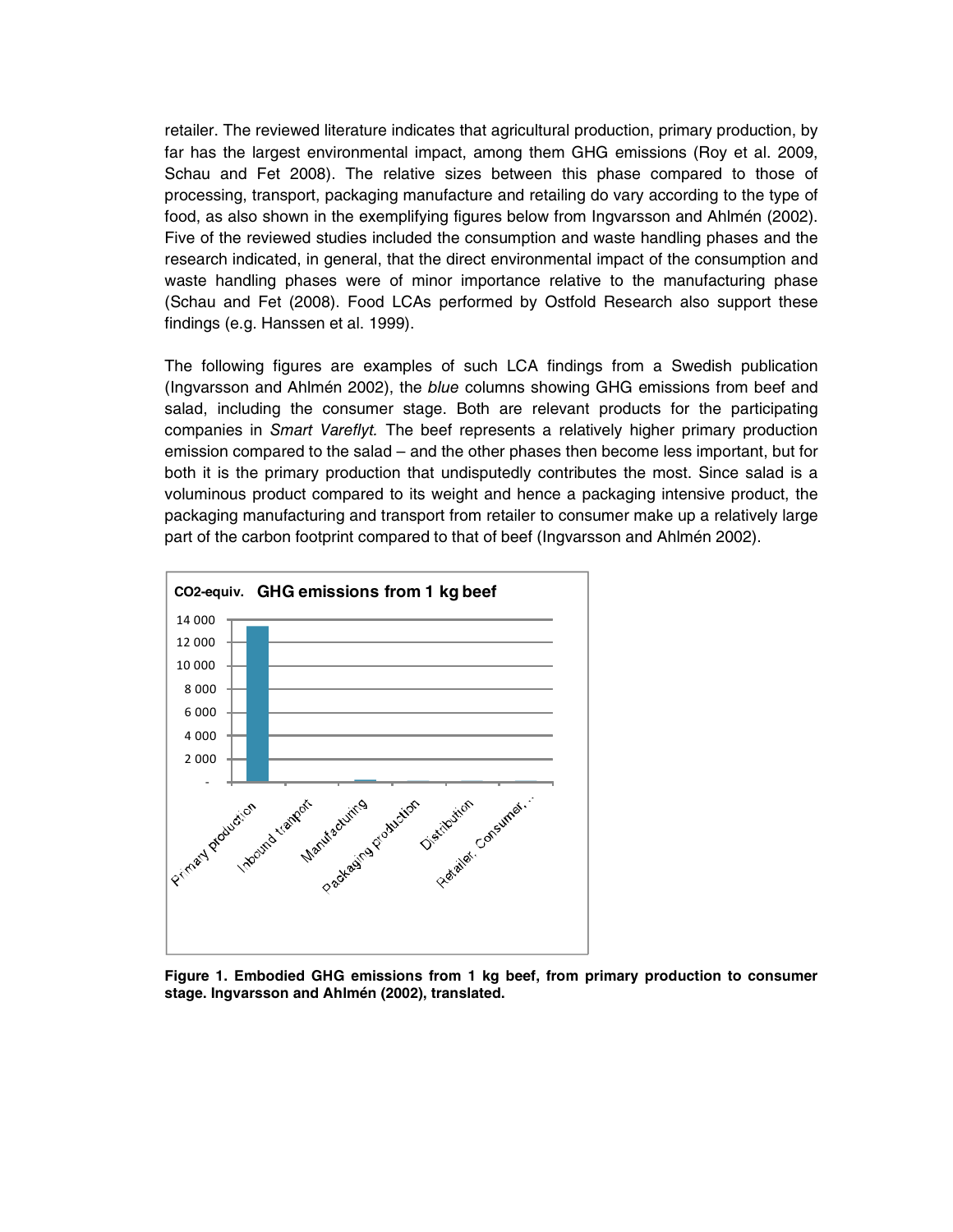

**Figure 2. Embodied GHG emissions from 1 kg salad, from primary production to consumer stage. Including percentage of product loss (orange column). Blue column; Ingvarsson and Ahlmén (2002), translated. Orange column: A separate study on salad includes the embodied emissions from product loss arising in the supply chain (Svanes 2009). The percentage increment in emission is here included for illustration of the importance of accounting product loss and distributed evenly on the phases, the even distribution being a simplification of reality.** 

Both figures and the literature highlight the importance of the PAS methodology principle of the incremental addition of embodied GHG emissions, or as Schau and Fet (2008) articulates this:

"the minimization of product loss in the consumption phase was important because all the environmental impact in the life cycle is related to the product which is actually consumed" (ibid: 257)

In addition to including embodied emissions stemming from upstream activities Ostfold Research adds another feature in their so called 'Environmental Value Chain Assessment' method (Vold et al. 2005; 2009): The environmental effects from products that actually reach the consumer should be calculated with respect to product loss generated in the whole distribution chain, and included in the measured functional unit (ibid). The reason for this is that the function of food is to nurture people. In other words – food that has not reached the consumer has not fulfilled its function, but should be accounted for (Nereng and Vold 2008). The method suggests functional unit as the amount of product that is necessary to manufacture and pack 1.000 kg product useable for the final consumer (Vold et al. 2009).

Included in Figure 2 of the salad carbon footprint, is a percentage increment of embodied emission from product waste found in another salad LCA study (Svanes 2009). These orange parts of the columns show the significance of including product loss in the carbon footprint accounting.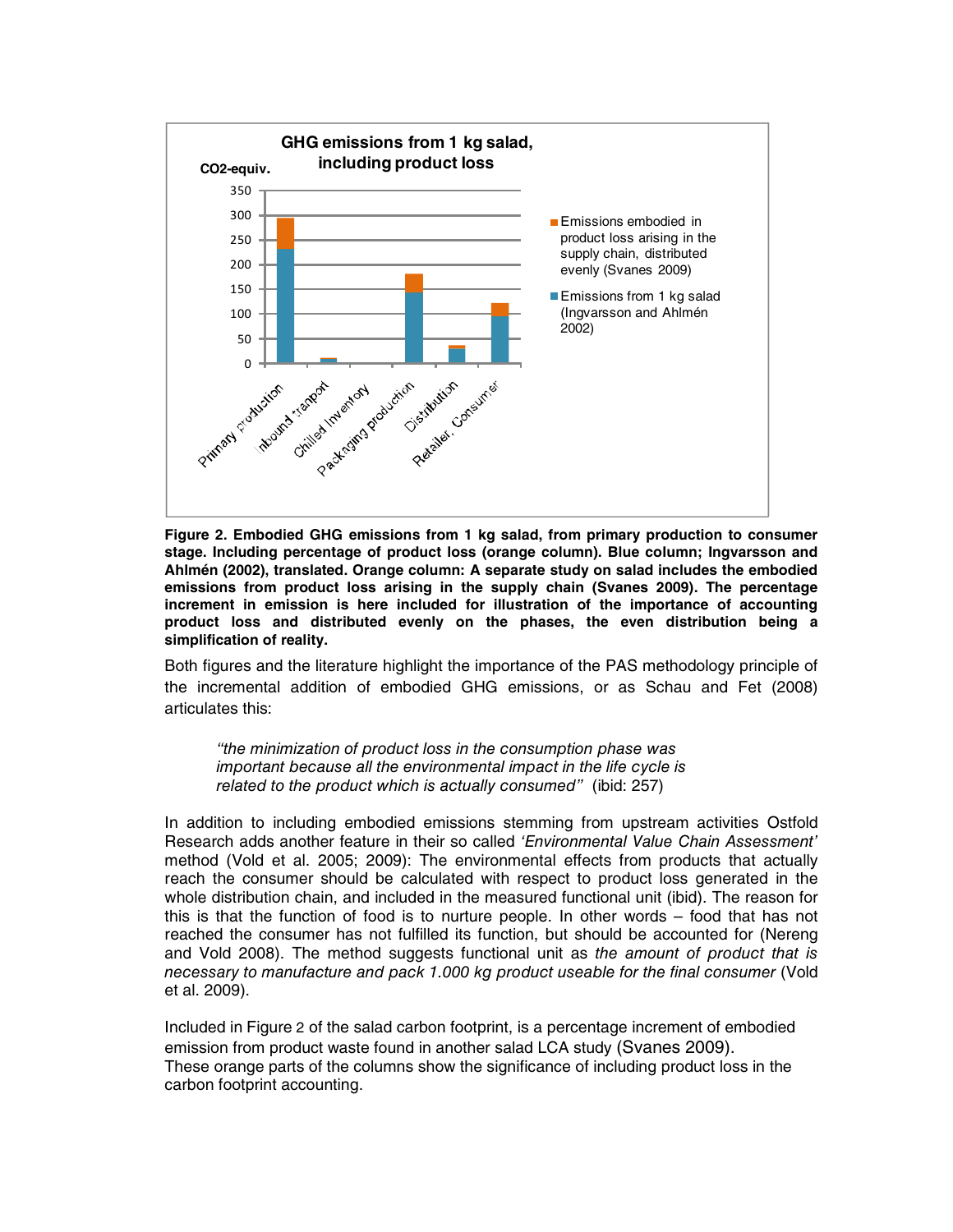### **Measurement within Environmental Supply Chain Management and Green Logistics**

The concept of Environmental Supply Chain Management is presented along with other inter-organisational management aspects such as industrial ecology in a literature review by Seuring (2004). Common to the presented definitions is the screening and criteria setting of suppliers' environmental performance, in other words environmental considerations during product development and purchasing. Sometimes this is also referred to as "greening the supply chain". Other definitions are broader, including also the production, distribution, use, reuse and disposal of a firm's goods and services, but presented within a purchasing context (Seuring 2004) and without detailing for example the relative importance of distribution compared to the other activities. Although taking life cycle considerations into account, the literature claiming to pertain within the Environmental Supply Chain Management concept seem to be focused on long term planning, rather than short term operational planning and control that is the focus of the Smart Vareflyt project. However, the methods developed by Fet et al. (2001), Mason et al. (2008) and the SCOR model (Blanchard 2008) could be defined as belonging within that frame.

The Supply Chain Operations Reference (SCOR) Model is a process reference model for supply chain management that is developed and endorsed by the international non-profit organisation Supply-Chain Council. The SCOR Model is used to describe, measure, evaluate and benchmark supply chains in support of strategic planning and continuous improvement (Blanchard 2008). The most recent version includes environmental parameters (Blanchard 2008) and merges environmental management with supply chain management in order to integrate environmental considerations into the entire supply chain process (Paquette 2005). The open information about this proprietary set of indicators is limited; however some metrics are mentioned by Blanchard (2008): carbon and environmental footprint, emissions cost per unit, and waste produced as a percent of product produced.

Fet et al. (2001) developed a set of eco efficiency indicators for supply chain functions such as purchasers, distribution, supply chain management as well as retail chain management. The purchasing indicators evolve around eco labels, and do not include embodied GHG. It was probably premature in the year of publication. Transport indicators are similar to those that will be mentioned below; warehouse and retailer indicators are concentrated on energy consumption and economisation as well as waste generation. When it comes to the latter, the loss of edible food is not distinguished from e.g. packaging waste, and further; it is presented in mass value per time (ibid), hence not indicating the relative importance of the waste types.

Mason et al. (2008) propose the method "Sustainable Value Stream Mapping", linking lean SCM with climate gas accounting in operational activities. In the presentation of the mapping method, food products are used as cases. The method includes GHG emissions caused by energy and fuel consumption in manufacturing, warehousing and retailers, even implementing a scenario based consumer stage (ibid). The Lean concept focuses on time optimisation and value adding activities, Mason et al. couples this with a target of a total GHG gas minimisation and relates it all to the value and mass or units of the product (ibid).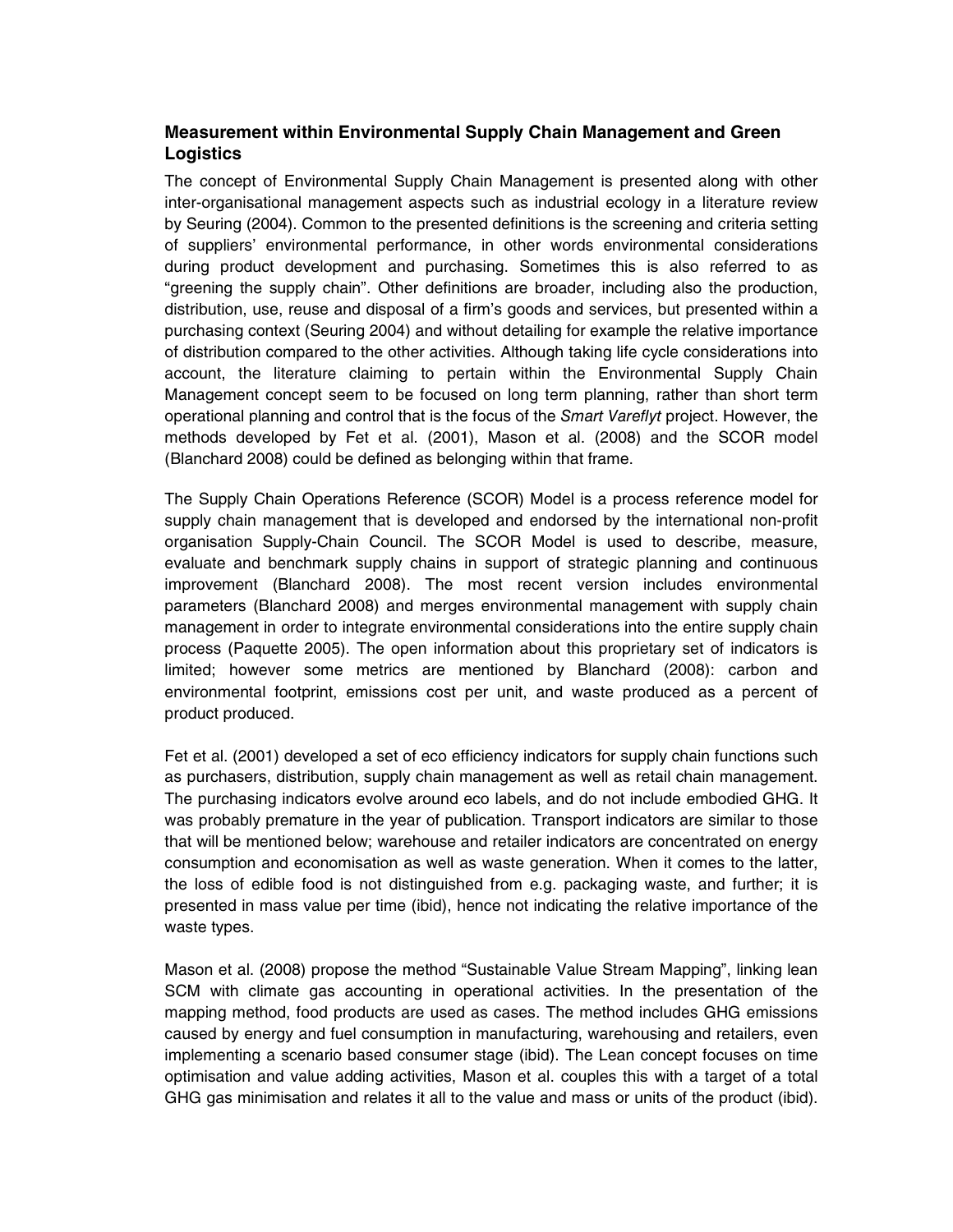The latter seem to be rather unique and resonate to some extent to the *functional unit* of LCA.

When considering only the distribution steps, these are covered within the concept of Green Logistics (Sanchez-Rodrigues 2006, McKinnon 1999). The tendency within green logistics seem to be transport optimisation through energy and fuel minimisation, often highlighting the trade-offs with cutting inventory level, improving warehouse productivity and customer service, for example through Just-In-Time delivery (McKinnon 1999). Within the fast moving consumer goods sector – including food, these quick-response principles are manifested as shortening order lead times, increasing delivery frequency and declining order sizes which all tend to lead to reduced transport efficiency, i.e. higher frequency of delivery, lower pallet load sizes (ibid).

Other transport indicators are vehicle fill, empty running or two-way load factor, time utilisation, deviations from schedule and fuel efficiency (McKinnon 1999, Mason et al. 2008). Consideration of the product that is transported is hence included indirectly through vehicle fill, or fill rate, as one of several indicators demonstrating transport efficiency (Sanchez-Rodrigues 2006), but again; not comparing the environmental consequences of transport to that of product loss.

### **Summary: The Gap**

In the above review there are several elements that have influenced the proposed measurement framework. From LCA studies and the PAS 2050 principles: The importance of seeing all GHG emission indicators in the supply chain in relation to the embodied GHG emissions arising in the primary production, and the importance of including the embodied emissions generated in vain, due to product loss. From Environmental SCM and Green Logistics several inputs on the indicator level have been pursued.

However, a gap between the two fields has been discovered: The lack of linking the indicators to the magnitudes of the two mentioned embodied GHG emissions: Primary production and product loss. The suggested framework will intend to mend this gap. Embodied GHG emissions arising in the primary production of food products should be included in the Smart Vareflyt project. This could be done through one of the following:

- Indicator weighting, i.e. downplaying the importance of transport fuel and energy efficiency compared to the importance of transporting the food to the consumer as fresh as possible
- Develop indicators including a fixed embodied GHG emission factor according to product or product class

Further, indicators should include the amount of product loss or waste itself, and the associated embodied GHG emissions.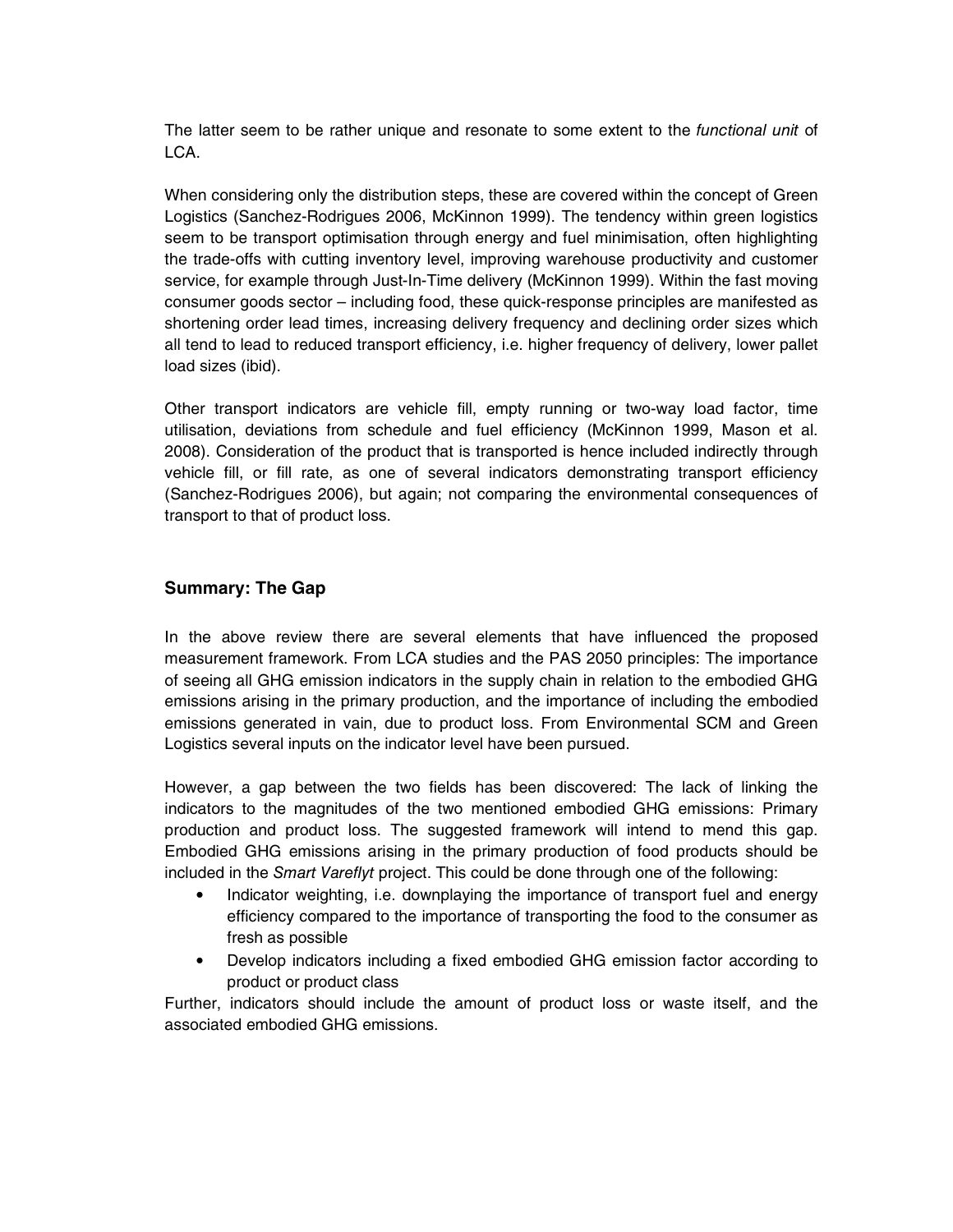## **Working method**

### **Systems Innovations**

The innovations in supply chain management in the Smart Vareflyt project were developed using the control model methodology (Alfnes, 2005). A control model is a description of the material and information flows in a supply chain with the purpose of improvement. The model highlights quantities and frequencies of material flows between the various supply chain actors, as well as processes, transportation modes, and the detailed principles and rules used to control material flows. Similarly, information flows between actors/processes are described in terms of content, frequency, means, etc. Control models consist of both text and visualisations such as graphs, pictures, diagrams, etc.

In the project, control models were used to map, analyse and improve the involved supply chains – thus creating innovations related to the way materials and information were controlled from packaging supplier, through manufacturer to wholesaler and retailer. Initially, an AS IS control model describing the starting point for each supply chain was developed. The main purpose of this AS IS model was to make all involved actors aware of and agree on the structures and policies that were currently used to control the supply chain. The required information was collected through workshops, meetings, interviews, observation, written documentation, databases, etc. The supply chain actors were responsible for providing the information requested by researchers, who then systematised the information into an illustrated, structured AS IS control model document that all the involved participants agreed on. This was a vital first step in the systematic improvement work. An important benefit of this process was the initiation of collaborative improvement efforts among supply chain actors. Already during development of the AS IS control model, numerous improvement opportunities were identified and discussed.

After an analysis of the AS IS control model and a mapping of improvement opportunities, a TO BE control model was developed introducing new aspects such as RFID and collaboration through real-time information sharing. The TO BE model specified how the supply chain should be controlled in the future, taking into account the introduced innovative solutions. The future model was developed in a creative collaborative process consisting of workshops, meetings, discussions, etc. among key supply chain actors and the involved researchers. The solution development process drew heavily upon existing theoretical knowledge and concepts, best practice principles, researchers' experience and decision-makers' detailed knowledge of the supply chain. Finally, a detailed implementation plan for the TO BE control model was developed, mapping out the requirements and prerequisites for successful implementation necessary for achieving increased collaboration and improved operations in the supply chain as a whole.

#### **Indicator development**

The approach for developing the framework for measurement and the associated indicators has been inspired by Fet et al. (2001)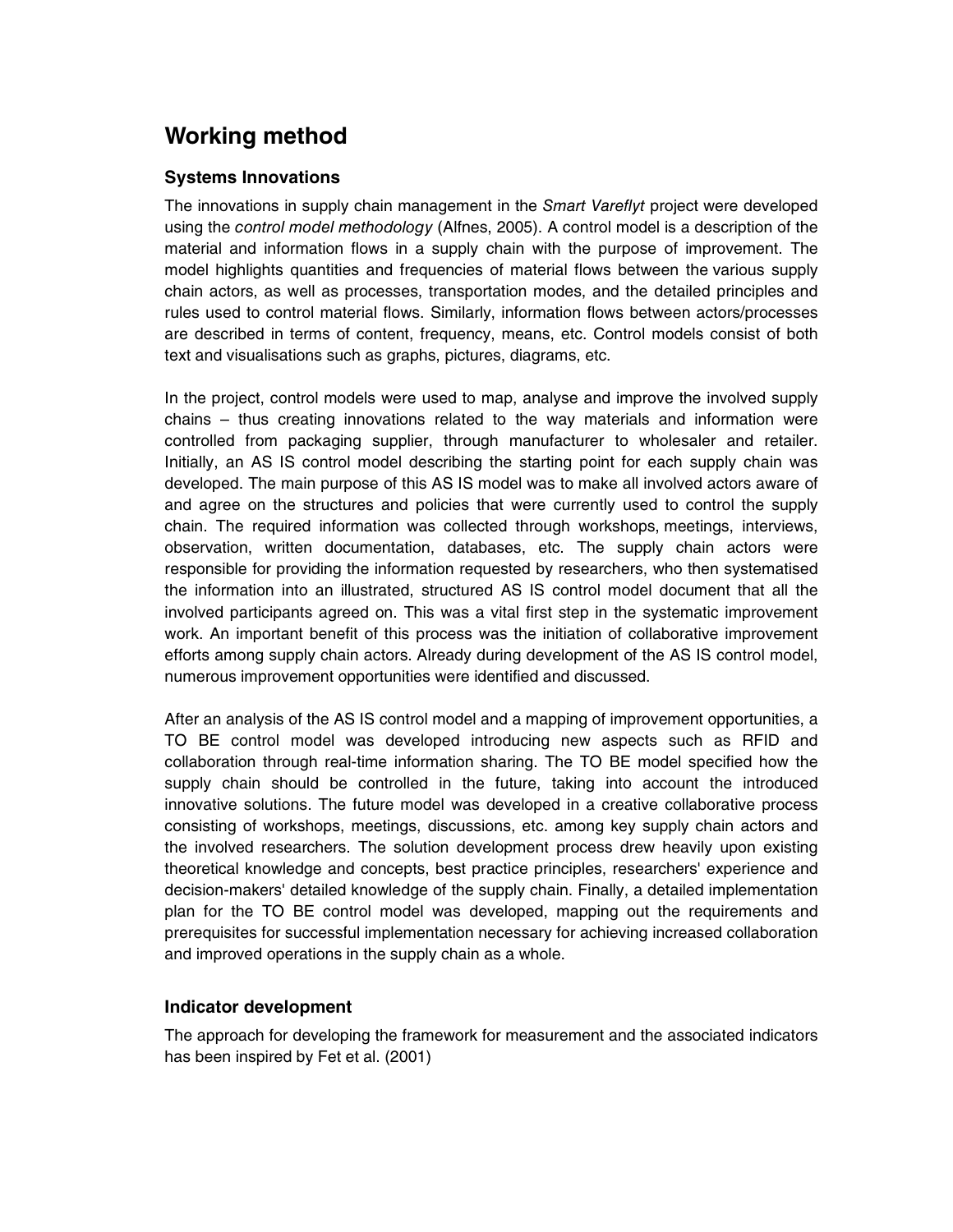- Performing a literature review on expected effects of increased information sharing in the supply chain of perishable goods, RFID-enabled and otherwise. This was supplemented by the results from a workshop with some of the project participants.
- Performing the above summarised literature review on existing frameworks and methodologies in the fields of SCM and quantitative environmental assessments, with perishable goods as a limiting factor
- Developing and describing the framework by combining the above fields

The next step in the project will be to test the framework in industrial cases, using estimations and to some extent real measured data.

## **Framework for Measuring Effects - or How to Get from Information Sharing to GHG Emissions**

### **Purpose of Measurement Framework**

The *purpose* of the proposed framework is to integrate the identification and capture of both environmental and logistic effects from introducing real-time information sharing and/or RFID in the food supply chain. The framework fulfils two functions:

- 1. Before and after measurements: Evaluating both GHG emission and logistics effects from implementation of new supply chain control concept
- 2. Continuous measurements: Running or frequent measurements to enable monitoring and improvement efforts after implementation of new supply chain control concepts

The first function will support industrial decision-makers in evaluating the cost/benefit of implementing new control concepts. Before implementation estimations will be made with regards to expected effects, while following the implementation real data will be used to document whether the expected effects were achieved. The continuous measurements will be based on actual data in order to capture long term effects. Another important function of the continuous measurement is to act as input for day-to-day decision-making as part of the new demand-driven supply chain control concept. Since the principles are some way ahead of being implemented, the focus of the paper is on estimations, but when relevant, reflections on the measurement usage are presented. A purpose for the framework is further to capture the interrelations between the indicators to the extent possible.

### **Framework for Measuring or Estimating Effects**

As mentioned, as part of the *Smart Vareflyt* project, a literature review on actual and expected effects of implementing real-time information sharing and/or RFID technology in general, and the food supply chain in particular, was conducted.

In Vigtil (2008) an extensive literature review on expected and experienced benefits from a specific concept of real time information sharing is presented. Relevant findings from this review have been extracted and presented, the effects that are actual experiences are indicated by "(Vigtil 2008, experienced)". Since RFID is an emerging technology, not many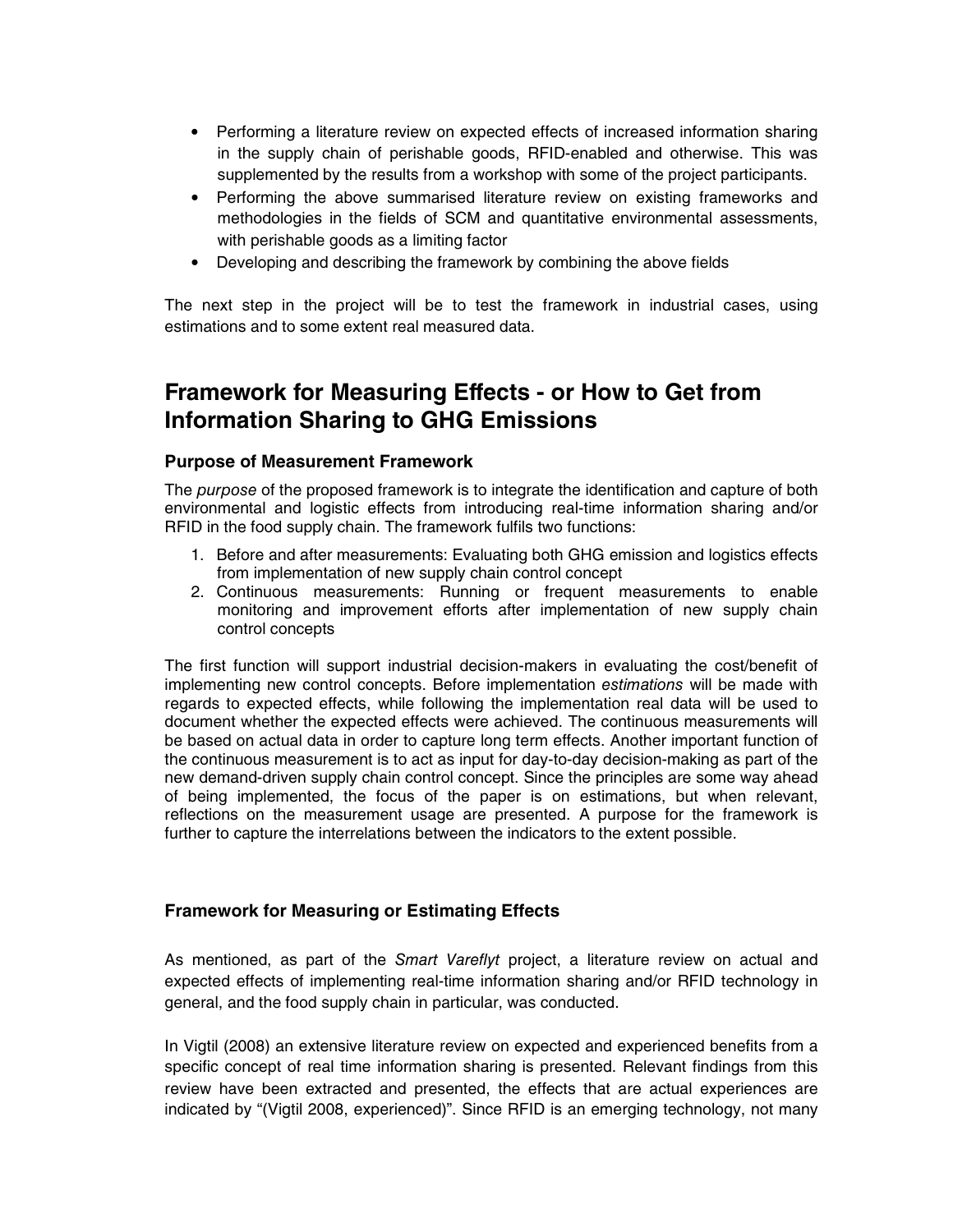references were found on effects demonstrated in actual case studies. However, mentions of expected effects were plentiful. Often the sources were interest organisations or RFID suppliers; hence there is the risk of exaggeration of positive consequences (Nereng et al. 2009).

Building on this literature, the supply chain management perspective and the use of the LCA approach described above, expected effects were organised in the following three areas, each described in more detail below:

- 1. Supply chain efficiency leading to resource efficiency
- 2. Transport efficiency
- 3. Logistics efficiency

The presentation of logistics effects is limited to those that imply a indirect change on climate gas emission, but that are not already mentioned; the categories do overlap. The project as a whole covers a larger variation of logistics effects and related indicators.

Supply chain efficiency leading to resource efficiency:

- reduction of energy and GHG emissions in general (Kowl 2008)
- reduction of embodied GHG due to less product loss (Edwards 2008, Kowl 2008)
- less product loss due to reduced inventory level (Vigtil 2008)
- less product loss due to more accurate forecasts (Swedberg 2007)
- less product loss due to error reductions (Swedberg 2007)
- less product loss due to temperature and humidity monitoring (Edwards 2008)
- less product loss through precise take back due to tracing (Edwards 2008)
- the reuse of packaging resources, particularly Returnable Transport Items (AIM Global 2008)

The points being made about product loss reduction related to reduced inventory level and more accurate forecasts are persuaded further in this paper. All other product loss effects will be included in the framework. The effect regarding more efficient use of reusable packaging, so called Returnable Transport Items, is also highly relevant to the Smart Vareflyt project as three of the participating companies are producing and/or administrating returnable crates and pallets that are to be RFID tagged. However, this paper will not go into detail about this.

Transport efficiency:

- transport reduction due to supply chain visibility (AIM Global 2008, Swedberg 2007)
- emission reduction through monitoring of vehicle park (AIM Global 2008, Edwards 2008)
- less idle running in ports and discharging plants due to transport planning (Edwards 2008)
- efficiency through better filling degree of vehicles (Waller et al. 1999)
- less shopping trips performed by end consumer due to less stock-out (Kowl 2008, Swedberg 2007)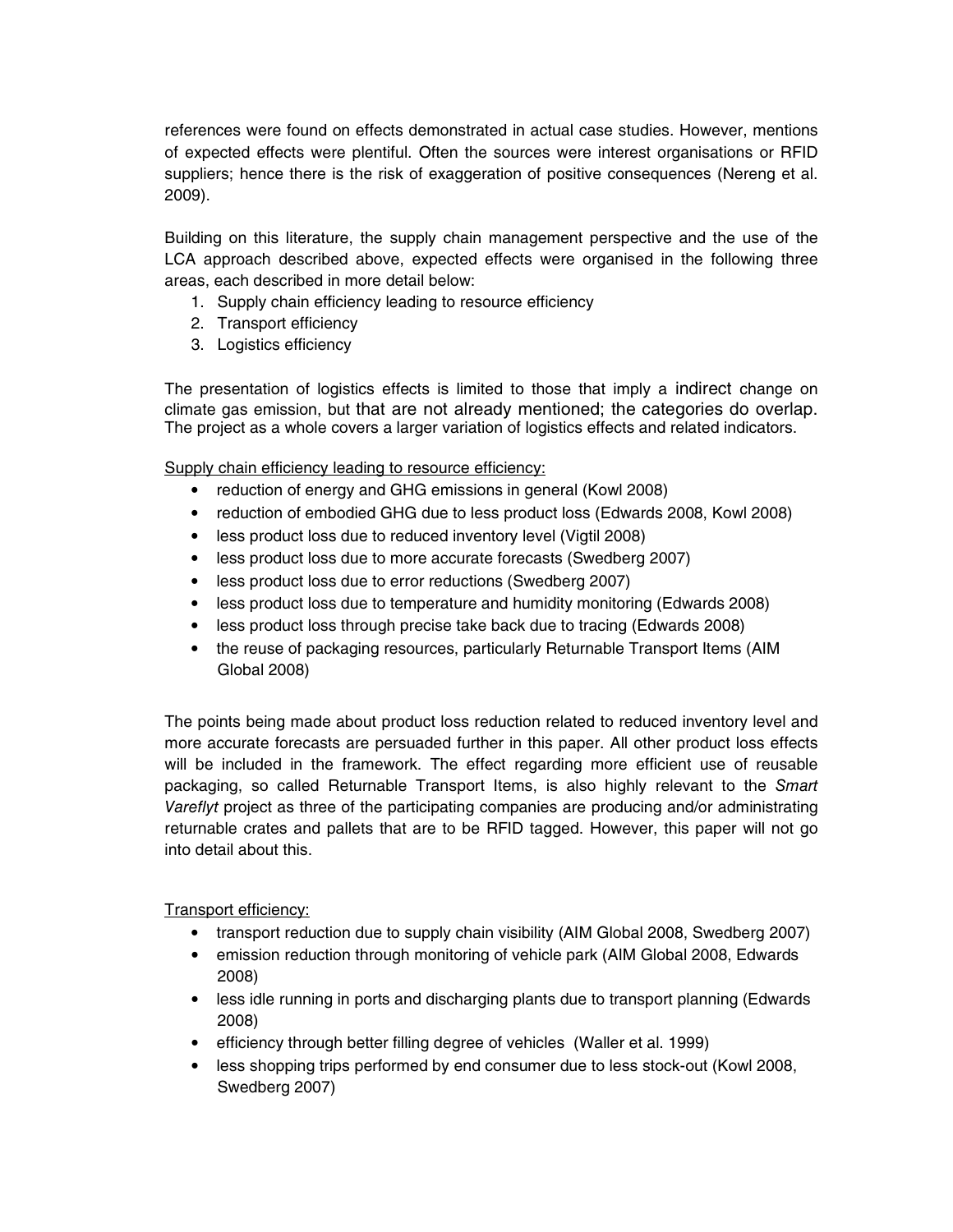• emission *rising* due to just-in-time logistics comprising of smaller quantities of goods delivered more frequently in smaller vehicles ( Mason et al. 2008)

The last reference about a negative effect is not directly related to implementation of real time information sharing, but it is a plausible negative effect to consider in this context. Further, it *might* be balanced by the visibility enabling better planning of just-in-time delivery. Nevertheless, it is important to include transport efficiency indicator in order to capture possible trade-offs.

Less idle running is not met by the control concepts that the participating companies in Smart Vareflyt are developing, and is hence omitted from the framework. End consumers' reduction of shopping trips is considered out of the scope of this project and paper, and would be extremely cumbersome to measure, if at all possible (Nereng et al. 2009).

When taking a closer look at the relations between the cause-effect elements mentioned, especially regarding resource efficiency, it becomes evident that many of them are indirect effects linked to general cause concepts. The links that explain how the effect arises are missing. The project group found that it is the typical logistics effects that make up these links (Nereng et al. 2009).

#### Logistics efficiency

Effects that are not already mentioned (the categories do overlap), but that are likely to impact directly or indirectly on GHG-emissions

- Improved forecasting inventory (Vigtil 2008, experienced)
- reduced inventory level due to less need for safety inventory (Vigtil 2008,experienced)
- improved inventory turns/ throughput time (Vigtil 2008, experienced)
- reduced delivery lead times, (Vigtil 2008, experienced, Holmström 1998)
- reduced non-value added time due to supply chain visibility (Sanchez-Rodrigues 2006)
- Lower obsolescence (Vigtil 2008)

#### Proposed indicators and estimation guideline: Time and product loss

The above effects, in addition to more logistics effects, were organised by the project R&D participants into hypothesises articulated in cause-effect chains and a myriad of possible indicators as well as links between them emerged. One possible cause-effect chain illustrating steps from Information sharing and RFID introduction towards Green House Gas Emission reduction is shown in the figure below. Suggested effects that can be reformulated into indicators are singled out by a thick frame. All the cause-effect chains that were worked out are ending up in three coarse end indicators: Revenue change, Cost change and GHG emission change. The indicators further to the left are more specific. In the following this will be referred to indicators to the left or right.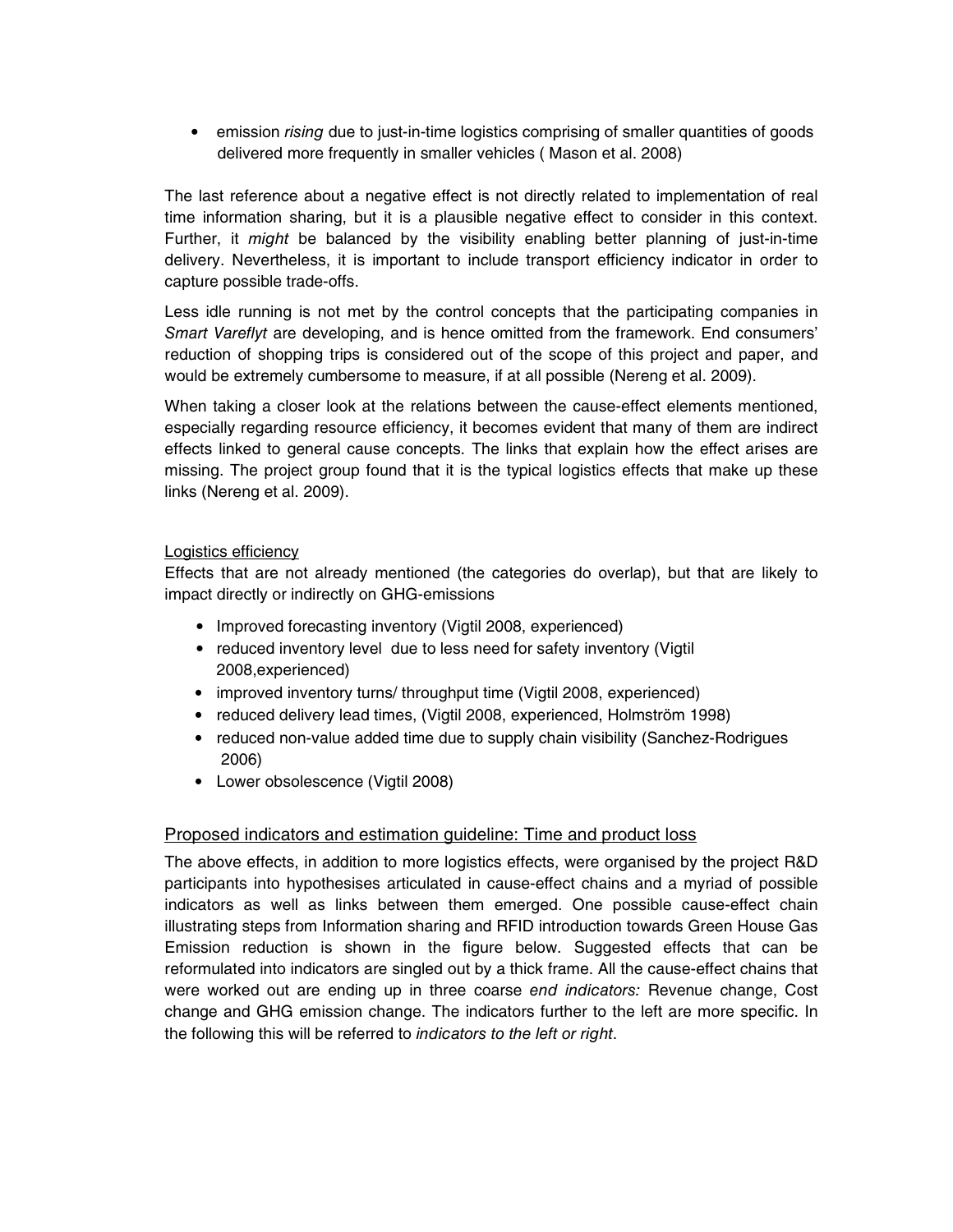

#### **Figure 3. A cause-effect hypothesis chain, illustrating steps from information sharing and RFID introduction towards green house gas emission reduction.**

As mentioned in the section about the framework purpose, it should be applicable for both measuring and estimating effects. Due to the topic of this paper, and the fact that the implementation of new control concepts are expected ahead in time, the focus is now on measuring the situation before implementation, and estimating the effects of new concepts. Measuring effects after the implementation, both for control of project fulfilment, as well as a monitoring objective, will be touched upon.

It seems clear that in an estimation scenario, one would have to start with indicators to the left and make plausible estimations for those indicators' influence on the effects further to the right – such as *Product loss*. Then the product loss effect estimations would have to be aggregated and finally, through emission factors be recalculated into what this represents in embodied GHG emissions. For simplification and illustration, the focus of the paper from now on will be on time effects leading to product loss effects.

Since it is evident that both terminology and definitions of words vary not only in different research fields but also within same fields, it was necessary to clarify the definitions in this project. This was done with the help of a figure that also was used as a tool to analyse the time indicators that have come into question. The figure further pinpoints the similarities and slight differences between logistics indicators and the time parameters influencing product expiry, as well as suggesting what indicators could be used for estimations and for measuring performance.

The figure below is an attempt at a generic depiction of the supply chain. Depending on the type of product, it will include one more stage: A central storage owned by the producing company. Other times the wholesaler in the figure is replaced by a central storage. Note that the Distribution time here includes the retailer storage.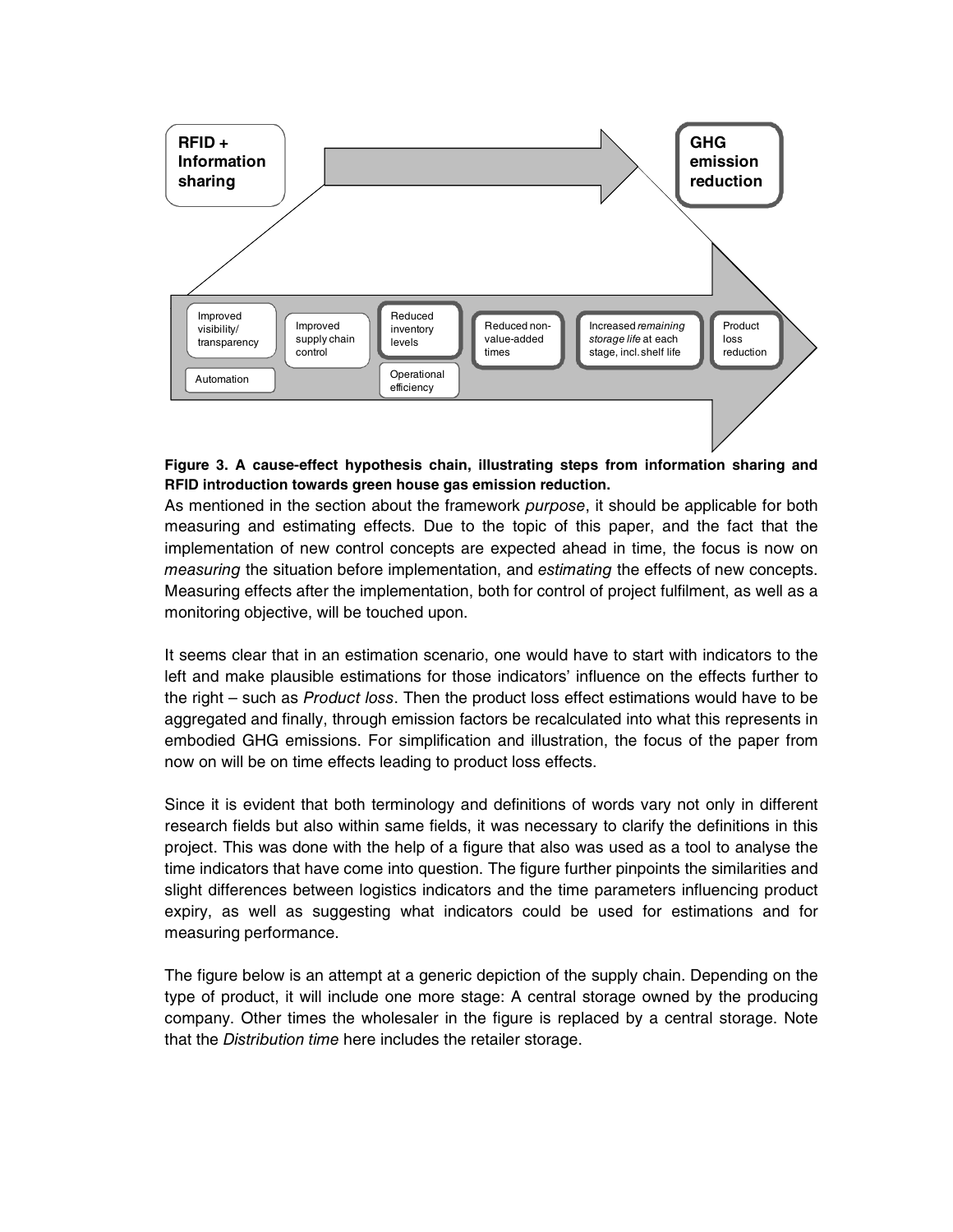Lead time in the Smart Vareflyt project describes time from order/need to the product being received by the ordering actor. The dashed line illustrate that where this measurement starts depends on the different inventory levels at the given time of need/order.



**Figure 4. Time parameters influencing product expiry: Definitions and tool for analysis** 

The following steps should be applied at the supply chain of a product or product class sharing expiry time characteristics. It could be used on one supply chain string individually, or several strings aggregated.

For the particular chain of time to product loss indicators, the following procedure will be recommended:

1) Analyse the situation now, basis description:

Register and analyse the present situation for the product (class) in question over a fixed amount of time, aggregated in the supply chain as well as in some of the stages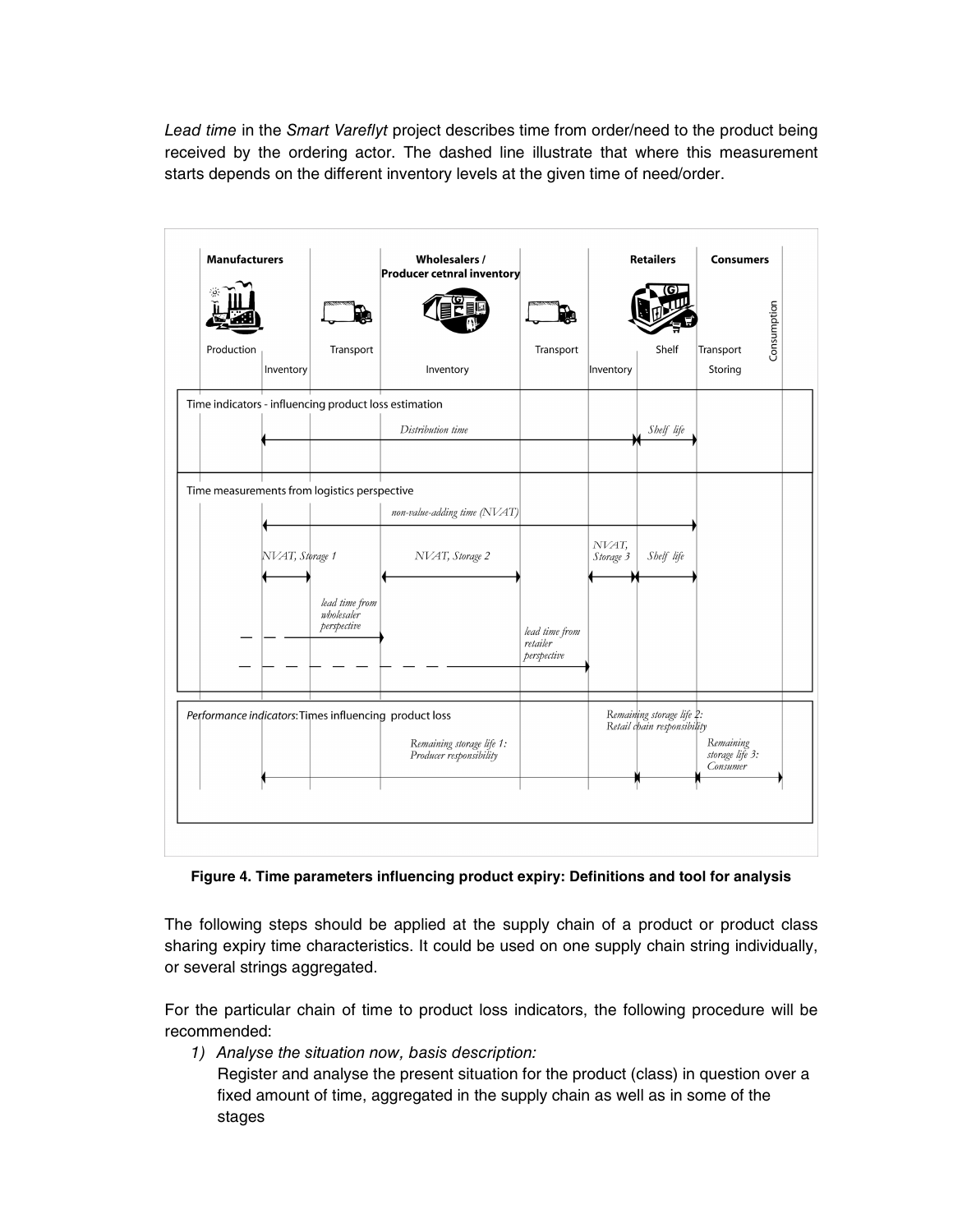- Average distribution time
- Average Non Value Adding Time
- Through this: Average shelf time
- Average storage times at each step
- Product loss

Ideally –product loss should be registered due to probable cause in the data collection period, If not possible, a probability exercise will have to be performed during step 2. Due to former research experience, it is predicted that data registration will have to be initiated as part of the project since the supply chain actors do not normally register all the relevant parameters, for example shelf life.

2) Present Cause-Effect probability

Analyse qualitatively: To what extend does the present, total average Distribution time influence what amount of the present product loss level? What is the improvement potential? It is assumed that the food producing company and the other supply actors themselves are the best to perform this exercise due to experience, but experts on food preservation could also be involved.

3) Time reduction estimation

Analyse the potential to reduce the Distribution time after implementing the new planning and control concept in question. This must be done seeing the supply chain as a whole and most likely focus on the storage times, seeing as those are the ones expected to be influenced the most by the new control concepts.

#### 4) Product loss estimation

Based on the relations defined in 2), estimate a percentage of product loss influence that the time parameters can have on product loss

#### 5) Comparing and calculating corresponding GHG emissions

The estimated product loss amount should be compared to that of point 2) and calculated into GHG emissions, ideally this should be compared to the amount of the same product that was sold during the same period of time as data were collected during step 1). This due to the findings presented in the chapter measuring effects in the food supply chain. It will then be possible to compare to transport indicators, for example.

Note that for this estimation exercise, the "remaining storage life" indicators are not included. This is an important guidance and performance indicator in the industry today, as already mentioned. The project group recommends that this indicator continues to be used as performance indicator. There exist also some expectations that new planning and control systems might enable a rearrangement of the "remaining time" obligations, at the end leaving more time for the consumer, as indicated in the lower part of the figure.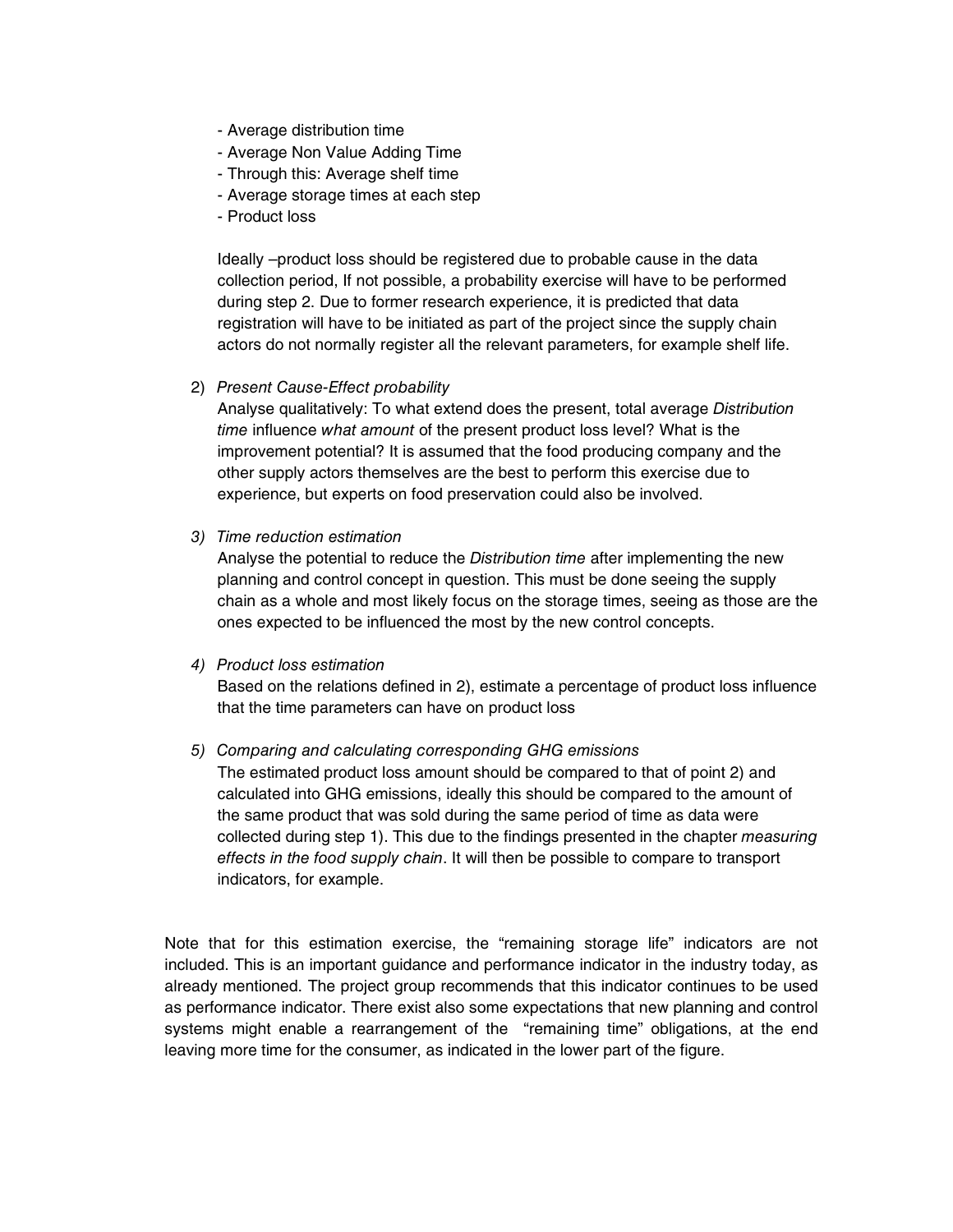It should be pointed out that depending on product being analysed, characteristics of actors involved and proposed new control system, the chosen indicators and how to register the needed underlying data will probably need to be adjusted.

#### Proposed indicators: Transport efficiency

For transport efficiency, the same exercise has been done, separately for the transport legs as well as aggregated.

Two indicators have been identified:

- Filling degrees on pallets
- Transport work as tonne-kilometres based partially on the pallet filling degree

The indicators should be measured and estimated for 1000 kg of the product in question that reaches the retailer, and through fuel emission factors the findings should be translated into GHG emissions. In that way it will be possible to compare to GHG emission reduction due to product loss improvements, and see the relative importance between the indicators.

## **Discussion**

This paper rests on the idea that GHG emission reductions may be obtained by changing the way supply chains are operated and controlled enabled by increased information sharing and the application of RFID technology. Some indicators for measuring effects or supporting decision-making have been presented. Examples of how the indicators may contribute to GHG emissions reductions has been outlined, particularly related to product loss and the contribution of embodied GHGs in food waste. There are, however, a number of additional aspects that need to be considered before we can start to celebrate the reduced GHG emissions from implementing new supply chain control models and introducing RFID.

Obviously, the proposed framework does not cover all relevant aspects in a supply chain. The most obvious shortcoming is the exclusion of the final customer. Reducing the amount of waste throughout the supply chain to the retailer has no effect if the amount of waste produced at the final customers increases just as much. In fact, the latter alternative may be worse due to the better waste handling systems available throughout the supply chain than that at the end consumers. However, the possibility of leaving more remaining storage life for the consumer is expected to mitigate that effect to some extent. To include this in a measurement framework could become possible after more research on consumer behaviour is undertaken. This might be underway in Norway, since food wastage reduction is currently an issue on the political agenda of the agricultural ministry.

Further, the proposed framework do not include negative as well as positive effects at the end of life of the food packaging, including the RFID tag itself, such as: The potential for facilitating packaging material recycling, the potential tag material contamination of recycled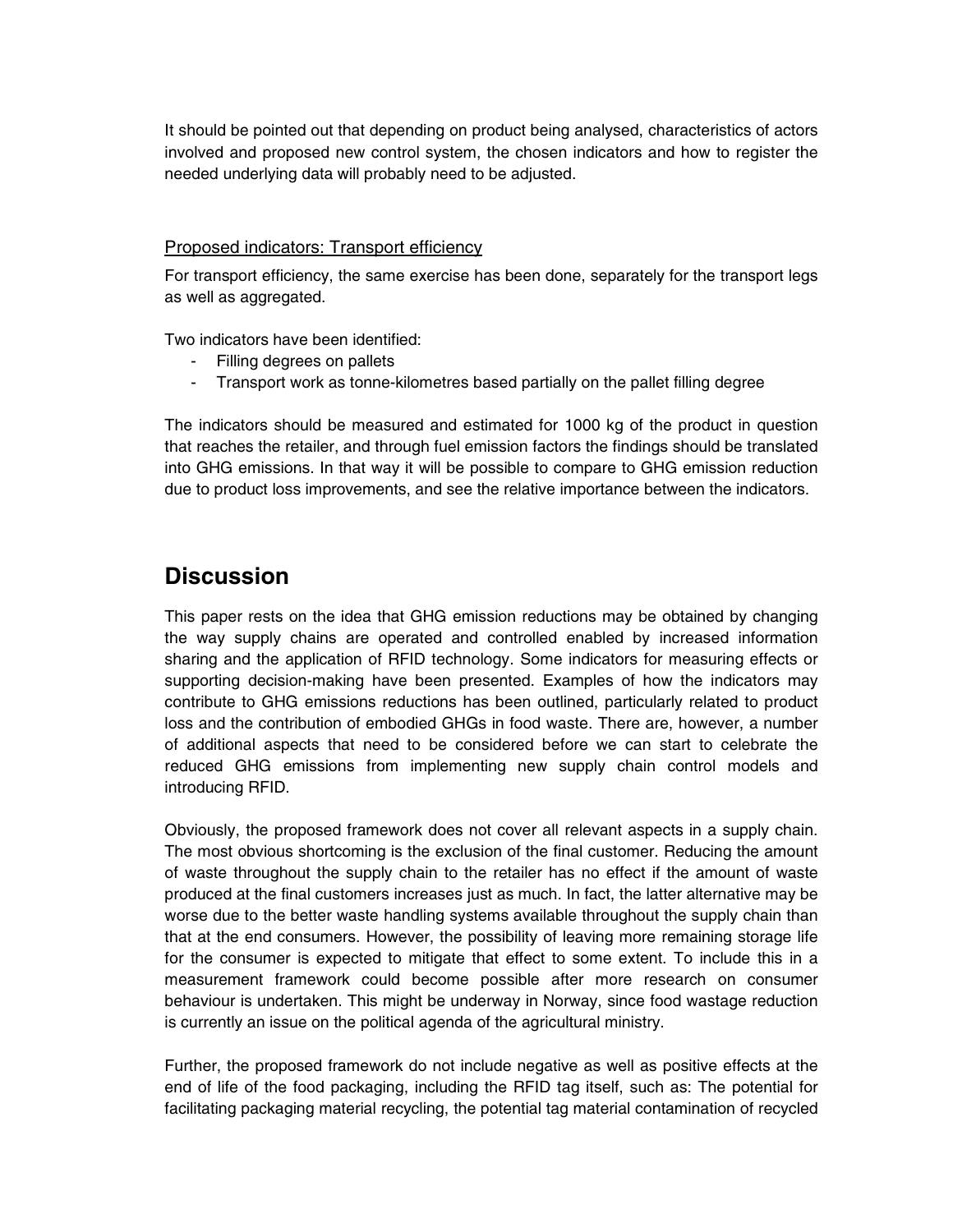packaging material and the WEEE related issues of the tag and heavy metals. However, research is ongoing on these topics. The users of the proposed measurement framework should be made aware of these issues.

Although making sure to include transport efficiency indicators in order to capture possible trade-offs between environmental indicators, the users must be made conscious about the danger of limiting the methodology and not being able to capture *unexpected* effects.

A challenge regarding the framework is the desire that it should work both for an estimation scenario as well as for monitoring purposes. This paper has not dealt with this in detail, but it seems clear that some adjustments will have to be done according to use of the framework and the intentions of the new control concepts it is supposed to measure. The coherence between coarse and more specific indicators can so far only be described as qualitative probablities resting on literature and on some extent on actual experiences (Vigtil 2008).

A practical and methodological challenge is data availability and registration routines for the measurements, both for the current situation, but it could also be the situation in the future. The underlying data for documenting effects are not always the same as the data captured by the new technologies. This could to some extent be avoided through implementing effect data needs in the set up of the new systems. For instance, the availability of GHG emission data for different life cycle stages may be limited. The information on which both daily operational decisions and long-term strategic decisions rest, needs to be correct in order to avoid misleading conclusions.

Further, there are practical challenges before new supply chain concepts are implemented and could be evaluated. Increasing information sharing between organisations may be hampered by companies' need for control and established power structures. The will to cooperate may vary among supply chain members and even competition laws can create barriers to increased information sharing. In relation to this, companies along a specific product's supply chain are to a varying degree connected to the product. To one manufacturing company, the product may represent a large share of its turnover, while for another, such as the transporter, the product may only be of minor importance. Such variations may make it difficult to establish the necessary agreement on objectives and the need for improving the supply chain control model. However, as shown in Vigtil (2008), new collaboration models are starting to get implemented.

Technical challenges may also impose difficulties that limit the potential for the implementations of the new control concepts. This is particularly the case when it comes to the new technology of RFID tags. There are still hardware and software challenges to be solved before implementation on a large scale within the food sector is probable.

The importance of all these shortcomings is difficult to evaluate before the implementation of the proposed innovations are to be tested in real life.

A justifiable question is whether or not undertaking these estimations and measurements is necessary at all. Does the redesign of supply chain control models with the aim of achieving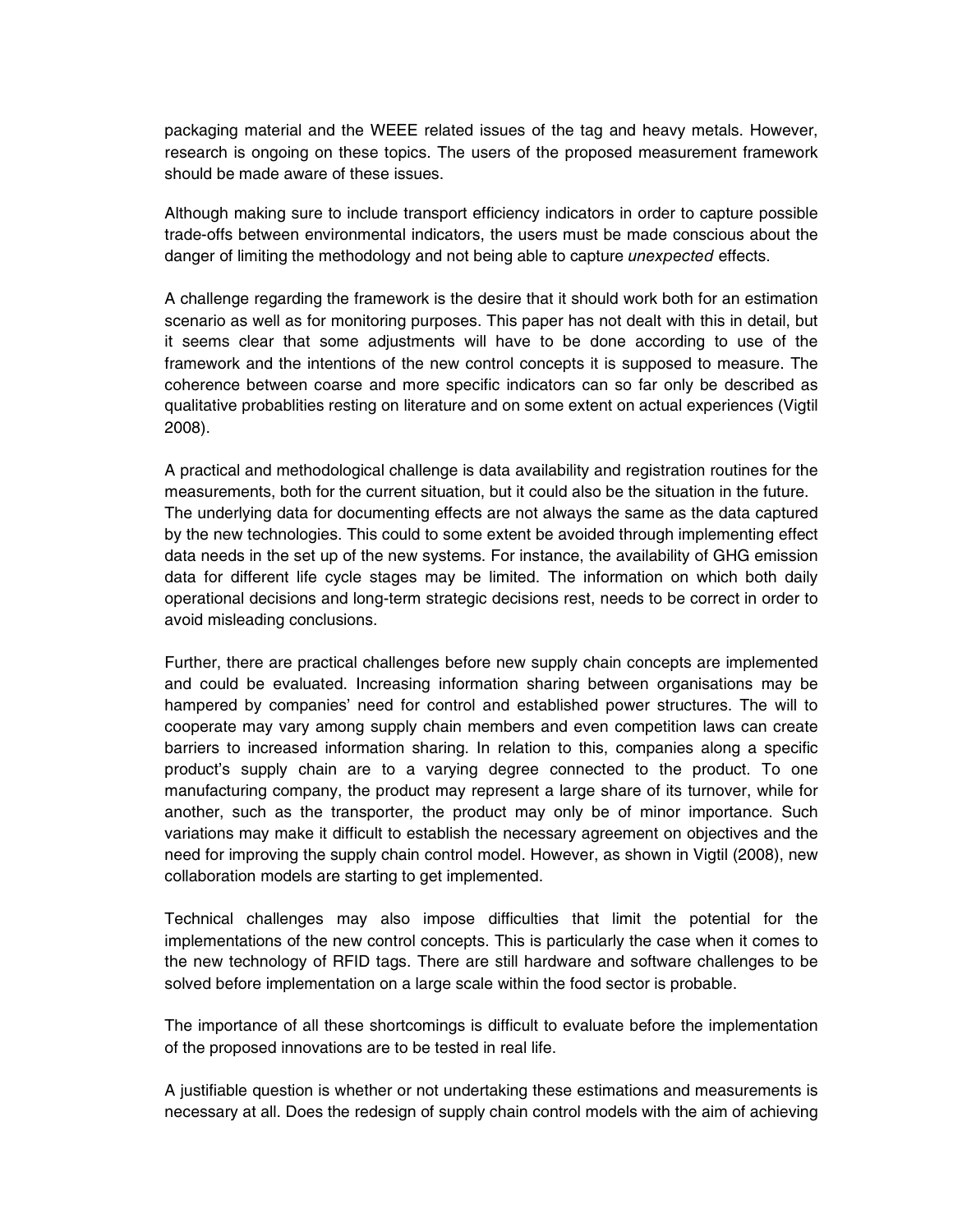more efficient operations need an environmental justification? One of the aspects of cost reductions is that they may be unevenly distributed along the supply chain. Although the total costs associated with a supply chain are reduced, some companies in the supply chain may even experience higher costs. To appeal to more societal efficiency does not necessarily convince firms experiencing economical losses. Thus, the argument of reduced GHG emissions may be a valuable addition to supporting mechanisms and contracts for distributing cost reductions across the supply chain. Further, proposed measurement framework might create awareness on the importance of viewing environmental effects from a holistic perspective.

### **Conclusion and Suggestions for Further Research**

Although not yet quantified, a probability of the contribution from increased information sharing in the supply chain of food to reducing climate gas emissions have been supported by this paper. Further, it is clear that it is the collaboration among the actors that is the most important factor towards changes.

What remains in the *Smart Vareflyt* project is the testing and adjusting of the proposed estimation activity in some of the case supply chains, then quantifications of product related GHG emission changes may be calculated. Possibly it will also be feasible to aggregate this into figures representing various products distributed through networks of supply chain actors.

For further research, it would be interesting to utilise and evaluate the framework on new and *implemented* planning and control concepts. In the relatively short term, it could be interesting to focus on the information sharing element of the research presented, while downplaying the RFID contribution. This is due to the fact that the implementation without RFID is more feasible in the short term. Having stated that, it should be pointed out that the process of working with issues related to this new, enabling technology seem to have opened up for new forms of collaboration: The actors involved are demonstrating a growing readiness towards increased integration with supply chain partners.

Further research could contribute to a refinement of the proposed framework. As stated in the discussion, these challenges include: The consumer behavior's influence on food waste in general, and the implementation of this in the method framework and equally the end-oflife properties. It is expected that in Norway, more studies will be undertaken when it comes to the reasons and quantities of food waste generated in the supply chain and at the consumer's, ideally gathering information on a detailed level. In other words, a win-win situation could arise when it comes to introducing new considerations on what underlying data are important and relevant to gather in order to increase knowledge on the matter. Further, on an international level, research within the LCA field on food and climate issues is constantly developing. This should be taken into account if developing the framework further.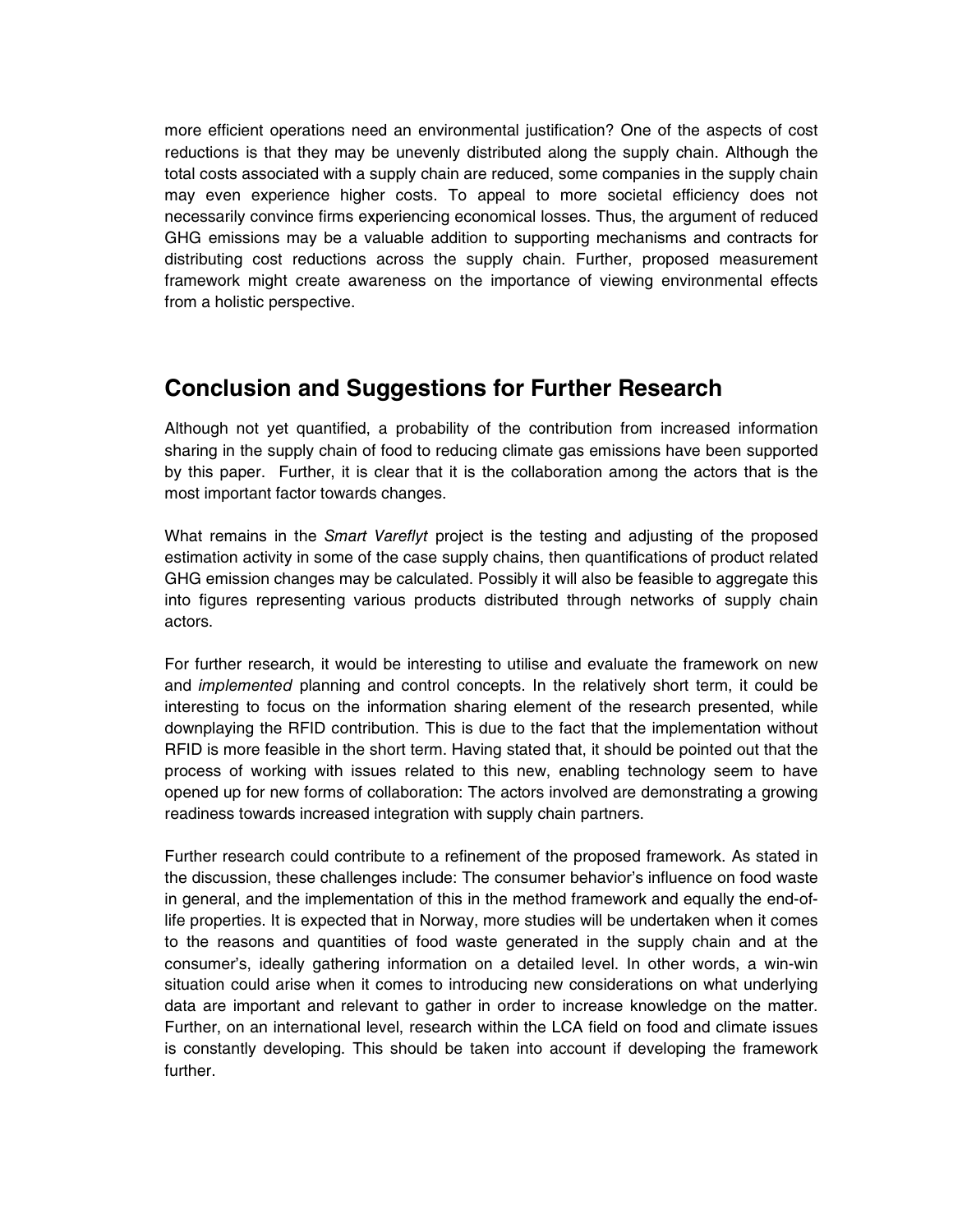The gap between the found literature on Sustainable Supply Chain Management, particularly supply chain control, and the perspectives on embodied GHG originating from LCA, has been attempted to mend in this project through focusing on the food itself over transport emissions. This approach should be developed further and to a larger extent be communicated to the research and business fields of Supply Chain Management. The cooperation between the research institutions from SCM and LCA in Smart Vareflyt, in combination with the participation from companies, can be seen as one important step in this direction.

### **References**

AIM Global. 2008. AIM Global Predicts Increased Acceptance, Utilization Of RFID Technologies in Green Applications of RFID Technologies in Green Applications http://www.aimglobal.org/members/news/templates/template.aspx?articleid=3240&zoneid= 1

Accessed April 3rd, 2009

 (AIM Global is the international trade association representing automatic identification and mobility technology solution providers)

Alfnes, E. 2005. Enterprise Reengineering; A Strategic Framework and Methodology. Doctoral Thesis, Norwegian University of Science and Technology, NTNU Trondheim

Baumann, H. and Tillman, A. 2004. The hitchhiker's guide to LCA: An orientation in life cycle assessment methodology and application. Lund, Sweden: Studentlitteratur

Bjartnes, R., Strandhagen, J.O., Dreyer, H., Solem, K. 2008.: Intelligent and Demand driven Manufacturing Network Control Concepts, in Proceedings of EurOMA/POMS Tokyo, 5.-8.8.2008

Dreyer, H., Bjartnes, R., Netland, T., Strandhagen, J.O. 2008. Real-Time Supply Chain Planning and Control – A Case Study from the Norwegian Food Industry, in Proceedings of APMS 2008, 14.-17.9.2008, Helsinki, Finland

Hanssen, O.J., Vold, M. and Borchsenius, C.H., 1999. Environmental and resource assessment of packaging solutions from Stabburet ASA. Ostfold Research, OR.29.99, Fredrikstad,1999.

Hanssen, O.J., Kvalvåg Pettersen, M., and Vold, M. 2005. Optimal Barrier Project Report. Ostfold Research

Hanssen, O. J., and Olsen, A. 2008. Mapping of food waste – pre-project for the NorgesGruppen (in Norwegian) Øsfoldforskning OR.20.08, Fredrikstad, Norway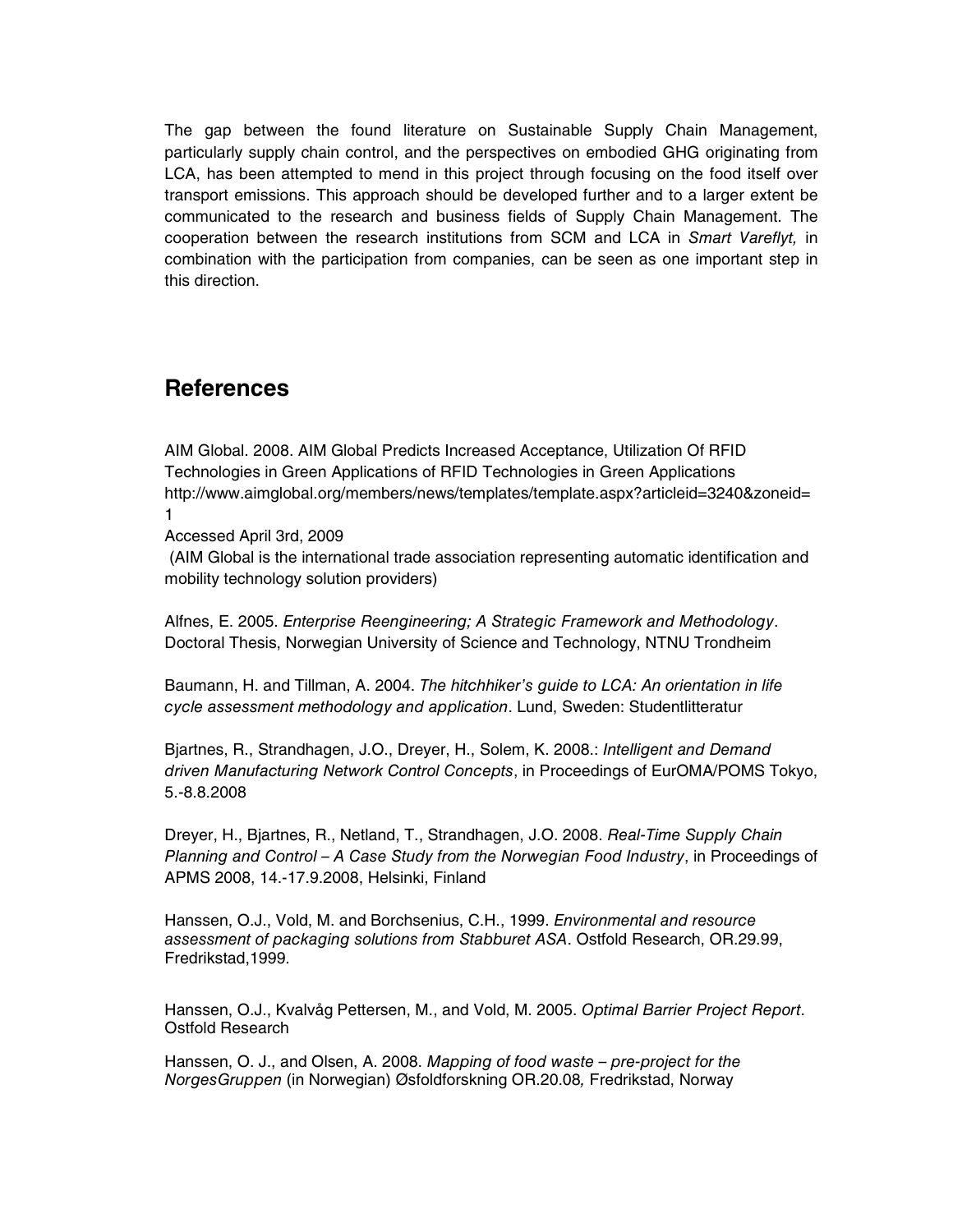Blanchard, D. 2008. SCOR Goes Green. Industryweekhttp://www.industryweek.com/PrintArticle.aspx?ArticleID=16171 Accessed April 8th, 2009

Edwards, J. 2008. The Green Technology. RFID journal March/April. Vol.5, No. 2

Fet, A. M., Buen, J., Johansen, L.B., Eik, A.. 2001. Utvikling av indikatorer for økoeffektivitet i norsk dagligvarebransje. Report no.: IØT 05/01.

Ingvarsson, S. and Ahlmén, K. 2002. Maten och Miljön Fra prosjektet Livsmedel LCA. Lantbrukarnas Riksförbund,LRF. (In Swedish)

ISO 14040. 2006. Environmental management - Life cycle assessment - Principles and framework

ISO 14044. 2006. Environmental management - Life cycle assessment - Requirements and guidelines

Kowl, Andy. 2008. Global Environmental Benefits from RFID. RFID Switchboard. Issue #164 http://www.rfidsb.com/rfid-street-your-weekly-inside-scoop-rfid/444-global-environmentalbenefits-rfid.html Accessed April 3rd, 2009

Mason, R., Nieuwenhuis, P. and Simons, D. 2008. 'Lean and green supply chain mapping: adapting a lean management tool to the needs of industrial ecology', Progress in Industrial Ecology – An International Journal, Vol. 5, No. 4, pp.302–324.

Minx, J., Wiedmann, T., Barrett, J. and Suh, S. 2007. Methods review to support the PAS process for the calculation of the greenhouse gas emissions embodied in goods and services, Report to the UK Department for Environment, Food and Rural Affairs by Stockholm Environment Institute at the University of York and Department for Biobased Products at the University of Minnesota, DEFRA, London, UK.

Nereng, G., Vold, M. 2008. Can RFID-technology and tracking of food products enable environmental gains and documentation? in Proceedings of IAPRI 2008. 8.-12.06.08, Bankok, Thailand

Nereng, G., Semini, M., Brekke, A., Romsdal, A. 2009. In prep Effektanalyser. Project Report, Ostfold Research and SITNEF.

PAS 2050. 2008. Specification for the assessment of the life cycle greenhouse gas emissions of goods and services. BSI October 2008. ISBN 978 0 580 50978 0

Paquette, J. 2005. The Supply Chain Response to Environmental Pressures. Discussion Paper. Supply Chain 2020 Research Initiative. Massachusetts Institute of Technology.